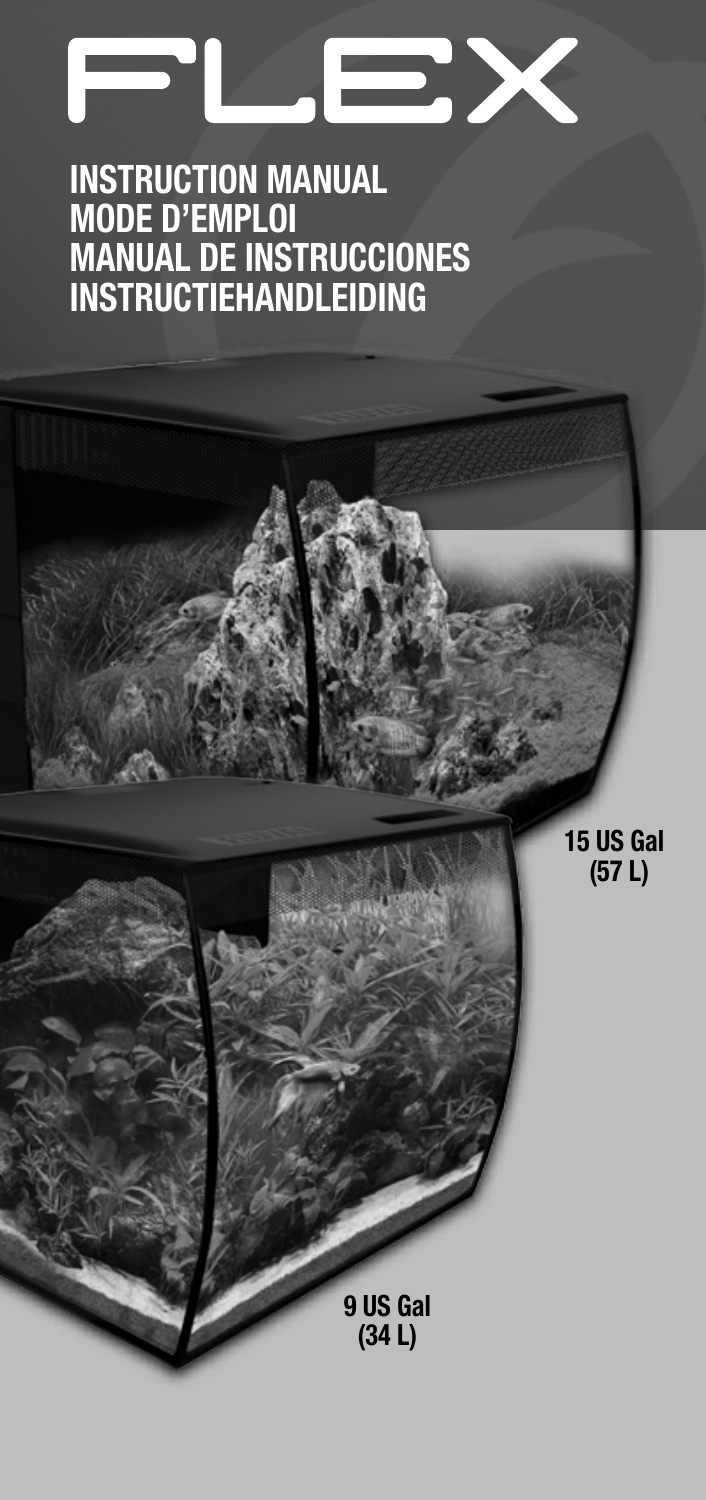## **IMPORTANT SAFETY ENINSTRUCTIONS**

**WARNING** - To guard against injury, basic safety precautions should be observed, including the following:

## 1. **READ AND FOLLOW ALL SAFETY ISTRUCTIONS.**

- 2. **DANGER** To avoid possible electrical shock, special care should be taken since water is employed in the use of aquarium equipment.
- 3. Never attempt to repair this appliance yourself. Return the appliance to an authorized service facility for service or discard the appliance. Do not operate the appliance if it has a damaged cord or plug. If cord is damaged, the luminaire should be destroyed.
	- A. If the appliance falls into the water, **DO NOT** reach for it. First unplug the appliance and then retrieve it from the water. If electrical components of the appliance get wet, unplug it immediately and allow the appliance to thoroughly dry. Carefully examine the appliance after installation. It should not be plugged in if water is present on parts not intended to be wet.
	- B. To avoid the possibility of the appliance plug getting wet, position the tank to the side of a wall mounted receptacle to prevent water from dripping onto the receptacle. A "drip loop", should be arranged by the user for each cord connecting an aquarium device to the receptacle. The "drip loop" is the part of the cord below the level of the receptacle or the connector if an extension cord is in use, to prevent the water from travelling along the cord and coming into contact with the receptacle. If plug or receptacle gets wet, **DO NOT** un-plug the cord. Disconnect the fuse or circuit breaker that supplies power to the receptacle then unplug the transformer and examine for the presence of water in the receptacle.



- 5. Always unplug the appliance from the outlet when not in use, before putting on or taking off parts and before cleaning. Never yank the cord to pull the plug from the outlet.
- 6. Do not use this appliance for any purpose other than that recommended by the manufacturer. The use of attachments not recommended or sold by the appliance manufacturer may cause an unsafe condition.
- 7. Do not install or store the appliance where it will be exposed to weather or temperatures below freezing.
- 8. Make sure the appliance is mounted correctly and securely positioned on the aquarium before operating the appliance.
- 9. Read and observe all important safety notices on the appliance.
- 10. If an extension cord is necessary, a cord with the proper current (amps) rating should be used. A cord rated for fewer amps than the appliance rating may overheat. Care should be taken to arrange the cord so that it will not be tripped over or pulled.
- 11. This appliance is intended **FOR INDOOR HOUSEHOLD USE ONLY.**
- 12. This appliance is for use with freshwater only. Not for saltwater use.
- 13. **(For North America only)** This appliance has a polarized plug (one blade is wider than the other). As a safety feature, this plug will fit in a polarized outlet only one way. If the plug does not fit fully into the outlet, reverse the plug. If the plug will still not fit fully into the outlet, contact a qualified electrician to inspect the outlet and make the needed alterations. Never use with an extension cord unless the plug can be fully inserted. Do not attempt to defeat this safety feature.

## **SAVE THESE INSTRUCTIONS**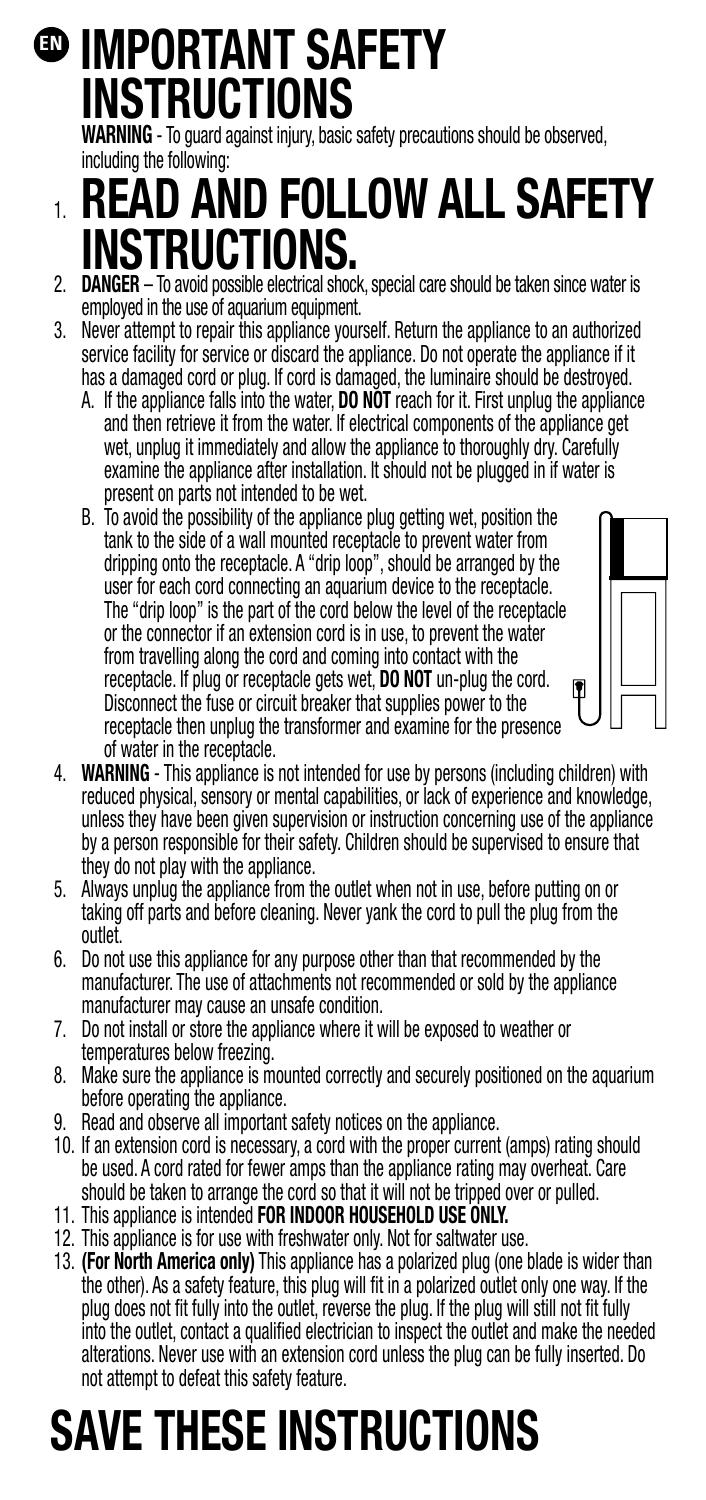## **Component List**



- **1.** Glass Aquarium
- **2.** Anti-slip Pad
- **3.** Molded Cover
- **4.** LED Light Unit
- **5.** Circulation Pump with Output Nozzle
- **6.** Foam Filter Block
- **7.** Activated Carbon insert
- **8.** BIOMAX insert
- **9.** Safe, Low Voltage Transformer (for the lighting unit)
- **10.** Remote Control

## **Installing your Aquarium**

**1.** Thoroughly rinse the aquarium, cover and filter media, using fresh water and a damp cloth. **Never use soap on any component placed in your aquarium as soap is harmful to fish**.

**NOTE:** Place aquarium on a level, sturdy surface; away from any electrical equipment, direct sunlight, drafts, heat sources or high traffic areas. Position Anti-slip pad on surface first before placing aquarium.

A B

- **2.** Position filter media **(A)**, pump **(B).**
- **3.** When filling aquarium with water, add the correct doses of **Fluval Water Conditioner,** tap water conditioner and **Fluval Biological Enhancer,** biological aquarium supplement (all sold separately).

**NOTE:** Consult with your fish dealer for proper species and fish stocking levels.

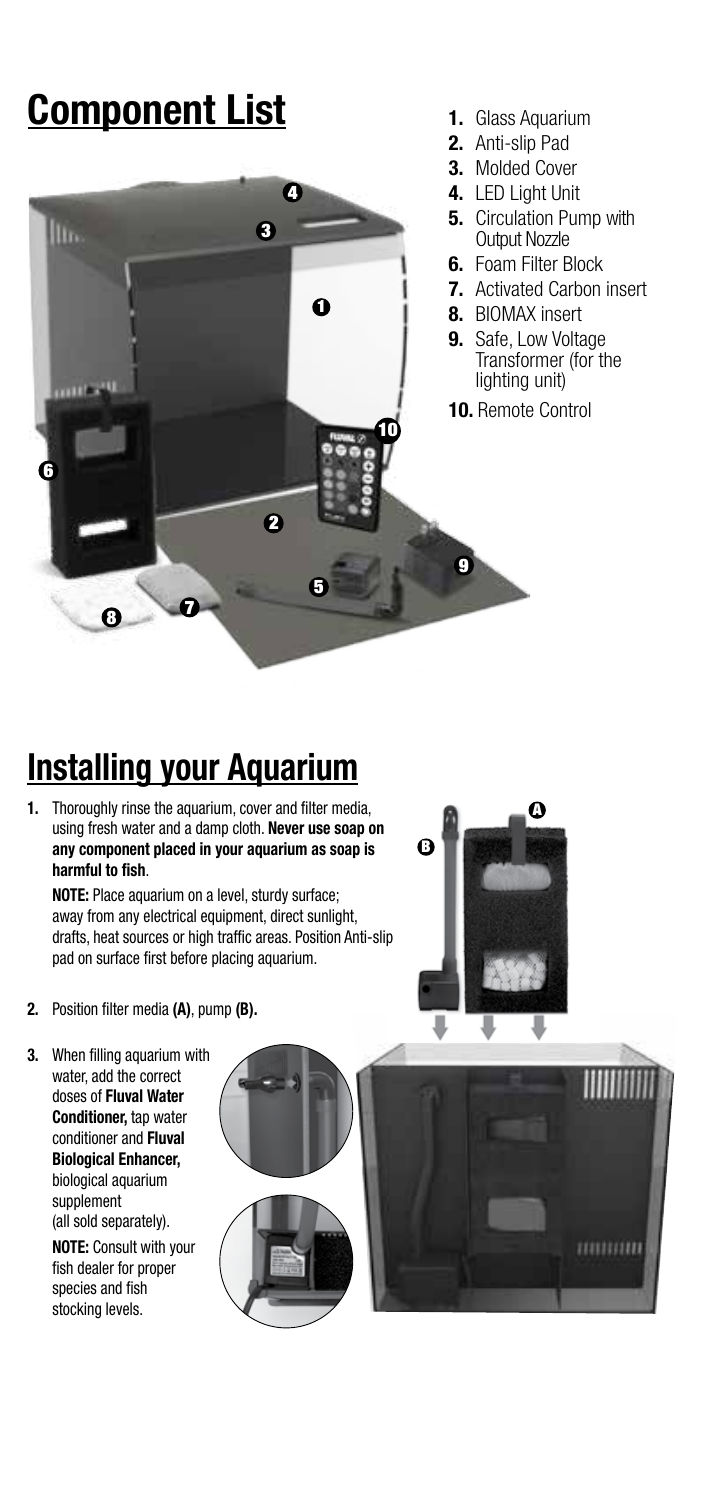## **Remote Control**

- Remove plastic cover from wireless remote; remove the clear plastic tab located at the bottom of the remote to activate the battery connection (the remote should already have the battery included).
- Ensure there is a direct line-of-sight between the fixtures sensor (located at top of cover) and the remote control.

### To operate:

• Point the remote so that the infrared sensor on the remote activates the sensor on the cover.

### To change the battery:

- Battery compartment is located on back of remote, to open:
- Slide "Release" tab to the right while gently pulling out the battery door.
- Insert (1) 3V battery
- Gently push battery door closed.

### Remote Control Keypad Functions

- a) Power: Press these buttons to turn LED on or off
- **b)** Brightness  $( + / )$ : Repeatedly press these buttons to increase or decrease desired light intensity
- c) R/G/B LED color: Press any of these buttons to add or remove red, green, blue and to adjust their color intensity
- d) Moon/Cloud Cover: Press this button for fading cloud cover
- e) Storm effects: Press this button to mimic storms with lightning effect
- f) All color spectral cycle: Setting slowly cycles through color spectrum



## **Maintaining your Aquarium**

**NOTE:** To ensure the well-being of aquarium inhabitants, it is essential to maintain your aquarium. At the very minimum, remove 20% of the water once a week and replace with tap water that is of similar temperature to your tank and treated with the correct dose of **Fluval Water Conditioner**. (Sold seperately)

**NOTE: Regular replacement of Fluval filter media is essential to ensure optimum performance**. The filter media should be changed alternately in order to maintain continuous biological activity. To enhance bacterial action, pour a dose of **Fluval Biological Enhancer** onto your filter inserts each

time you change the media. (Sold seperately)



three (3) to six (6) months

| MEDIA                             | <b>PURPOSE</b>                                                                         | <b>MAINTENANCE</b>              | <b>REPLACEMENT</b> |
|-----------------------------------|----------------------------------------------------------------------------------------|---------------------------------|--------------------|
| Foam Filter Block                 | <b>Mechanical Filtration:</b><br>Traps particles and debris                            | <b>Rinse every</b><br>4-6 weeks | 12 months          |
| <b>Activated Carbon</b><br>insert | <b>Chemical Filtration:</b><br>Eliminates toxic impurities,<br>odors and discoloration | N/A                             | 2 to 4 Weeks       |
| <b>BIOMAX</b> insert              | <b>Biological Filtration:</b><br>Provides Optimum<br><b>Biological Balance</b>         | Rinse every<br>6-8 weeks        | 2-3 months         |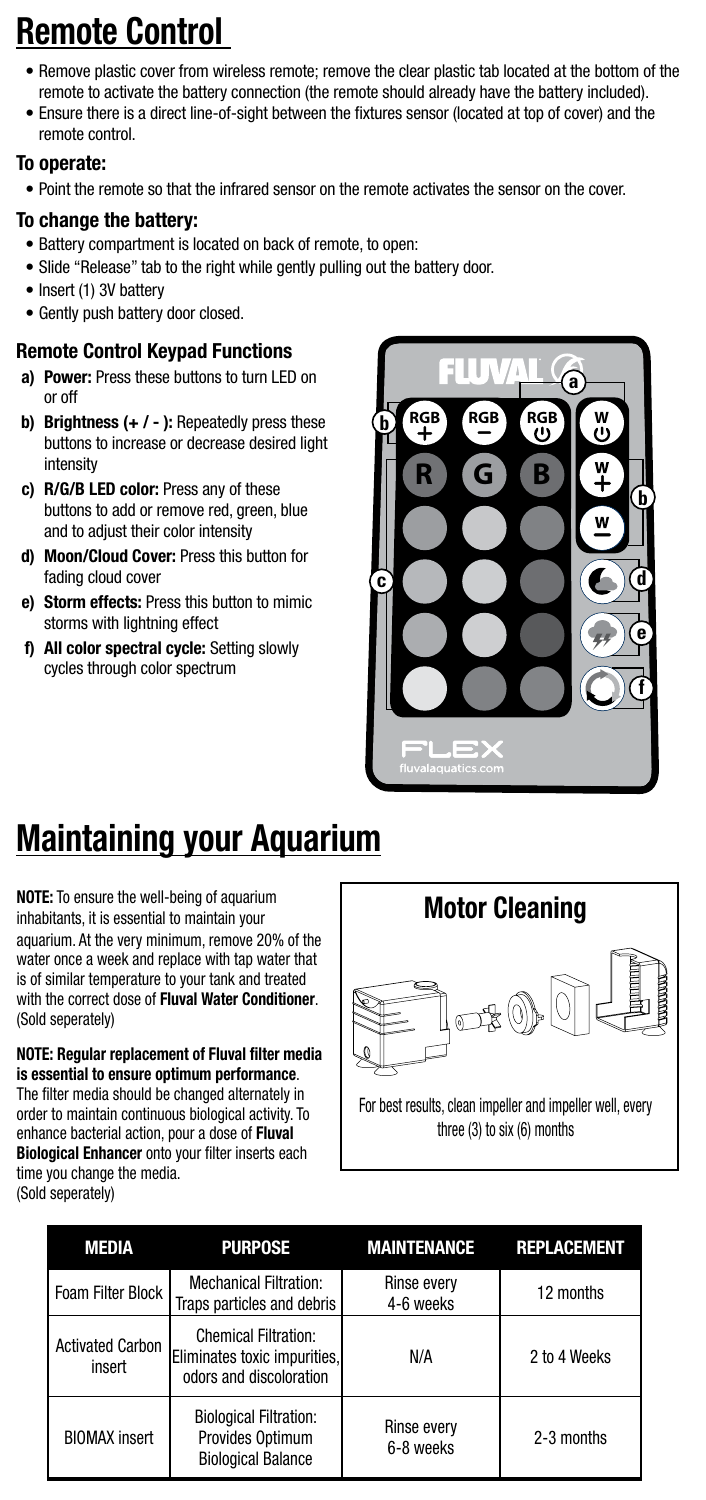|        | <b>REPLACEMENTS PARTS</b>           |        |                                             |        |                   |  |  |
|--------|-------------------------------------|--------|---------------------------------------------|--------|-------------------|--|--|
|        | FOR FLEX 9 US GAL. (34 L)           |        | FOR FLEX 15 US GAL. (57 L)                  |        | FOR FLEX 9G & 15G |  |  |
| ART.   | <b>DESCRIPTION</b>                  | ART.   | <b>DESCRIPTION</b>                          | ART.   | DESCRIPTION       |  |  |
| A1376  | Foam Filter Block                   | A1375  | Foam Filter Block                           | A1377  | Carbon            |  |  |
| A14762 | <b>Black Canopy Cover</b>           | A14769 | <b>Black Canopy Cover</b>                   | A1378  | BioMax            |  |  |
| A14763 | LED lamp                            | A14770 | LED lamp                                    | A14679 | Output Nozzle Set |  |  |
| A14764 | Power supply for LED lamp           | A14771 | Power Supply for LED lamp                   |        |                   |  |  |
| A14765 | Glass Aguarium                      | A14772 | LED lamp (Germany only)                     |        |                   |  |  |
| A14766 | Aquarium Anti-Slip Pad              | A14773 | Power Supply for LED lamp<br>(Germany only) |        |                   |  |  |
| A14673 | <b>WP500 Circulation Pump</b>       | A14774 | Glass Aguarium                              |        |                   |  |  |
| A14674 | Impeller for WP500 Circulation Pump | A14775 | Aguarium Anti-Slip Pad                      |        |                   |  |  |
|        |                                     | A14677 | WP1500 Circulation Pump                     |        |                   |  |  |
|        |                                     | A14678 | Impeller for WP1500 Circulation Pump        |        |                   |  |  |

### **TECHNICAL**

| FOR FLEX 9 US GAL. (34 L) |                  |                    | FOR FLEX 15 US GAL. (57 L) |
|---------------------------|------------------|--------------------|----------------------------|
| <b>LED LAMP</b>           |                  |                    | <b>LED LAMP</b>            |
| <b>WATTS</b>              | 7W               | <b>WATTS</b>       | 10.8W                      |
| LUX                       | 1900             | LUX                | 2450                       |
| <b>COLOR TEMP.</b>        | 7500K            | <b>COLOR TEMP.</b> | 7500 K                     |
| LEDs                      | $36 + 3$ RGB     | LEDs               | $48 + 6$ RGB               |
|                           | FILTER           |                    | <b>FILTER</b>              |
| PUMP OUTPUT               | 230 L/h          | PUMP OUTPUT        | 500 L/h                    |
|                           | $(61$ US gal./h) |                    | (132 US gal./h)            |

*\*Fluval only uses high quality LEDs with an expected lifespan of 50 000 hours. Failure of less than 5% of the total number of LEDs within the fixture shall not be considered a defect under the terms of the 2 year warranty. Please see warranty section for more details.*

### **RECYCLING**

This product bears the selective sorting symbol for waste electrical and electronic equipment (WEEE).This means that this product must be handled pursuant to European Directive 2012/19/EU in order to be recycled or dismantled to minimize its impact on the environment. Check with your local Environmental Agency for possible disposal instructions or take to an official council registered refuse collection point. **Electronic products not included in the selective sorting process are potentially dangerous for the environment and human health due to the presence of hazardous substances.**



### **TWO YEAR LIMITED WARRANTY**

Your Fluval FLEX aquarium and LED fixture is guaranteed for defects in material or workmanship for a period of two years from the date of purchase. This guarantee is valid with proof of purchase only. The guarantee is limited to repair or replacement of the unit only and does not cover consequential loss or damage to animate or inanimate objects. This quarantee is valid provided the aquarium is placed on a surface that is flat and levelled. This guarantee excludes aquarium breakage due to misuse, chips, stress cracks caused by improper support or other breakage. This guarantee is valid only under normal operating conditions for which the unit is intended. It excludes any damage caused by unreasonable use, negligence, improper installation, tampering, abuse or commercial use. Failure of less than 5% of the total number of LEDs shall not be considered a defect under the terms of this warranty. The warranty does not cover the impeller, or any item which has not been adequately or correctly maintained. **This guarantee does not affect your statutory rights.**

To register your warranty online or for more information on this and other products go to **www.hagen.com.** If at sometime in the future you have cause to claim under this guarantee, you will need to provide proof and date of purchase. We recommend that you retain your receipt for this purpose. Rolf C. Hagen Inc. wishes you many hours of enjoyment with your Fluval FLEX aquarium.

### **FOR AUTHORIZED GUARANTEE REPAIR SERVICE**

For Authorized Warranty Service please return (well packaged and by registered post) to the address below enclosing dated receipt and reason for return. If you have any queries or comments about the operation of this product, please let us try to help you before you return the product to your retailer. Most queries can be handled promptly with a phone call. When you call (or write), please have all relevant information such as model number, age of product, details of aquarium set-up, as well as the nature of the problem.

If you have any queries or comments about the operation of this product, please contact your Specialist Aquatic Retailer in the first instance. Most queries can be handled easily at store level. In the unlikely event that it cannot, please return the item to the retailer, with your valid proof of purchase, for repair or replacement under the two year warranty terms.

### **CANADA: Rolf C. Hagen Inc., Consumer Repair**

20500 Trans Canada Hwy, Baie D'Urfé, QC H9X 0A2

Canada only: 1-800-554-2436 between 9:00 a.m. and 4:30 p.m.Eastern Standard Time. Ask for Customer Service.

### **U.S.A.: Rolf C. Hagen (U.S.A.) Corp.**  305 Forbes, Blvd, Mansfield, MA. 02048

U.S.A only: 1-800-724-2436 between 9:00 a.m. and 4:00 p.m. Eastern Standard Time. Ask for Customer Service.

### **UK: Rolf C. Hagen (UK) Ltd, Customer Service Department**

California Drive, Whitwood Ind Est., Castleford West, Yorkshire WF10 5QH http://faq..hagencrm.com?/uk

**U.K. only:** Helpline Number 01977 521015. Between 9:00 AM and 5:00 PM, Monday to Thursday and 9:00 AM and 4:00 PM on Friday (excluding Bank Holidays).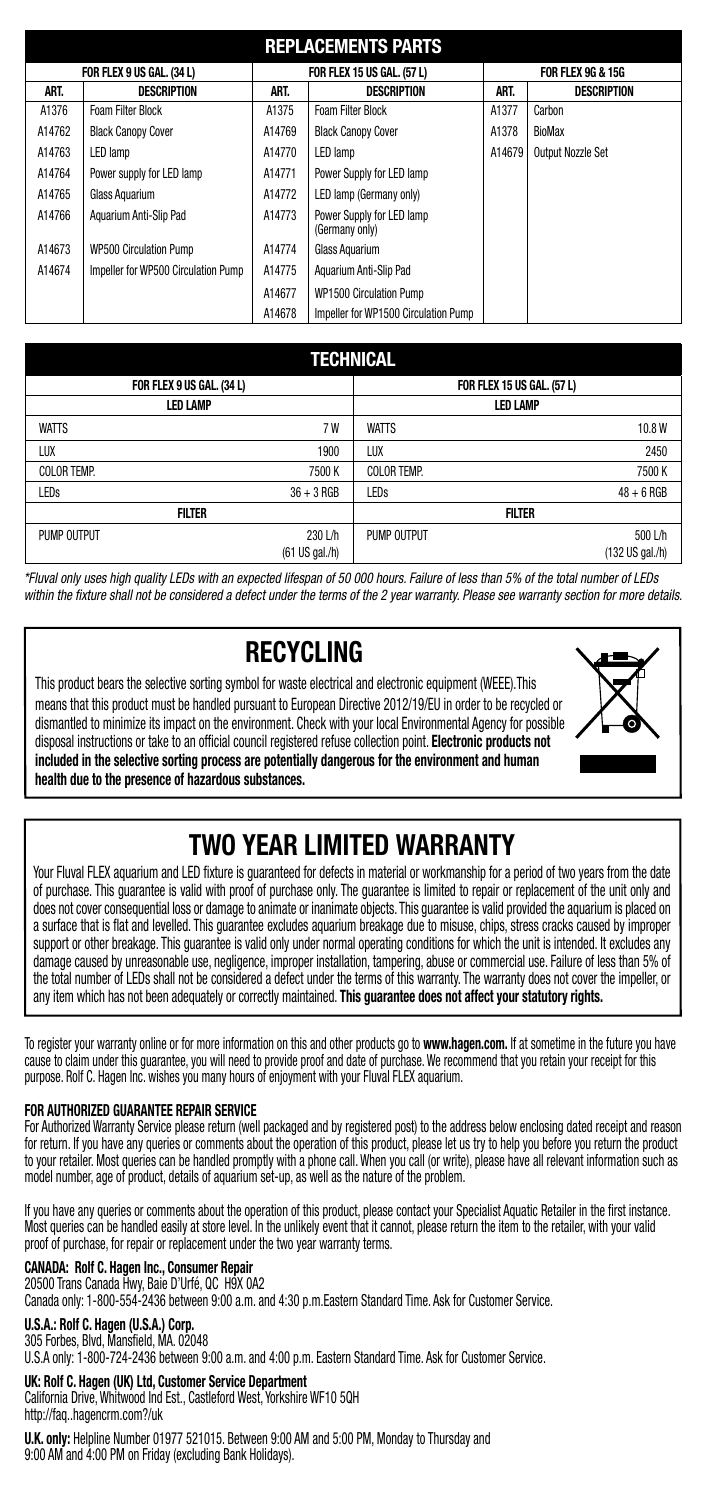## **MESURES DE SÉCURITÉ FRIMPORTANTES**

**AVERTISSEMENT** – Pour éviter toute blessure, il faut observer des précautions élémentaires de sécurité, notamment celles qui suivent :

# 1. **LIRE ET RESPECTER TOUTES LES CONSIGNES DE SÉCURITÉ.**

- 2. **DANGER** Pour éviter tout risque de décharge électrique, porter une attention particulière puisque de l'eau est utilisée avec l'équipement d'aquarium.
- 3. Ne jamais tenter de réparer l'équipement soi-même; le retourner plutôt à un service de réparations autorisé ou le jeter. Ne pas faire fonctionner un appareil dont la fiche ou le cordon sont endommagés. Si le cordon est endommagé, il faut jeter l'appareil d'éclairage.
	- A. Si l'appareil tombe dans l'eau, **NE PAS** tenter de l'attraper. Débrancher d'abord l'appareil, puis le sortir de l'eau. Si des composants électriques d'un appareil sont mouillés, débrancher immédiatement ce dernier et le laisser sécher complètement. Examiner attentivement l'appareil après l'installation. Il ne doit pas être branché en présence d'eau sur des pièces ne devant pas être mouillées.
	- B. Pour éviter toute possibilité que la fiche des appareils soit mouillée, placer l'aquarium à côté d'une prise de courant murale afin d'empêcher l'eau de s'écouler dans la prise. L'utilisateur doit former une « boucle d'égouttement » pour chacun des cordons d'alimentation des dispositifs de l'aquarium reliés à la prise. La « boucle d'égouttement » est la partie du cordon d'alimentation qui se trouve sous la prise, ou le raccord si une rallonge est utilisée, afin d'éviter que l'eau s'écoule le long du cordon et entre en contact avec la prise. Si la fiche ou la prise de courant sont mouillées, **NE PAS** débrancher le cordon. Mettre d'abord hors circuit le fusible ou le disjoncteur qui fournit l'électricité à la prise, puis débrancher le transformateur. Vérifier qu'il n'y a pas d'eau dans la prise.
- 4. **AVERTISSEMENT** L'équipement d'aquarium ne doit pas être utilisé par des personnes (y compris des enfants) aux capacités physiques, sensorielles ou mentales réduites, ou qui manquent d'expérience et de connaissances, à moins qu'elles soient placées sous la surveillance d'une personne responsable de leur sécurité ou qu'elles aient reçu les directives nécessaires à l'utilisation de cet équipement. Toujours surveiller les enfants pour les empêcher de jouer avec l'appareil.
- 5. Toujours débrancher les appareils à l'intérieur de l'aquarium lorsqu'ils ne sont pas utilisés, avant d'ajouter ou de retirer des pièces et avant de nettoyer l'équipement. Ne jamais tirer sur le cordon d'alimentation pour débrancher les appareils.
- 6. Ne pas utiliser l'équipement pour un usage autre que celui recommandé par le fabricant. L'emploi de pièces ou de fils ni recommandés ni vendus par le fabricant de l'appareil peut être source de situations dangereuses.
- 7. Ne pas installer ni ranger l'équipement où il sera exposé aux intempéries ou à des températures sous le point de congélation.
- 8. S'assurer que l'équipement est installé correctement et solidement sur l'aquarium avant de le faire fonctionner.
- 9. Lire et observer tous les avis importants apparaissant sur les appareils.
- 10. Si une rallonge électrique est nécessaire, vérifier qu'elle est d'un calibre (ampères) suffisant. Un cordon électrique de moins d'ampères que l'appareil peut surchauffer. Des précautions doivent être prises afin d'éviter qu'on tire sur la rallonge ou qu'on trébuche dessus.
- 11. Cet équipement est destiné à un **USAGE DOMESTIQUE ET À L'INTÉRIEUR SEULEMENT.**
- 12. Cet équipement est conçu pour un usage avec de l'eau douce seulement. Il ne doit pas être utilisé avec de l'eau de mer.
- 13. **(Pour l'Amérique du Nord seulement)** Cet appareil est muni d'une fiche polarisée (une lame est plus large que l'autre). Comme dispositif de sécurité, cette fiche se branchera sur une prise polarisée d'un seul côté. Si la fiche n'entre pas complètement dans la prise, l'essayer de l'autre côté. S'il est toujours impossible de brancher la fiche sur la prise, contacter un électricien qualifié pour inspecter la prise et effectuer les modifications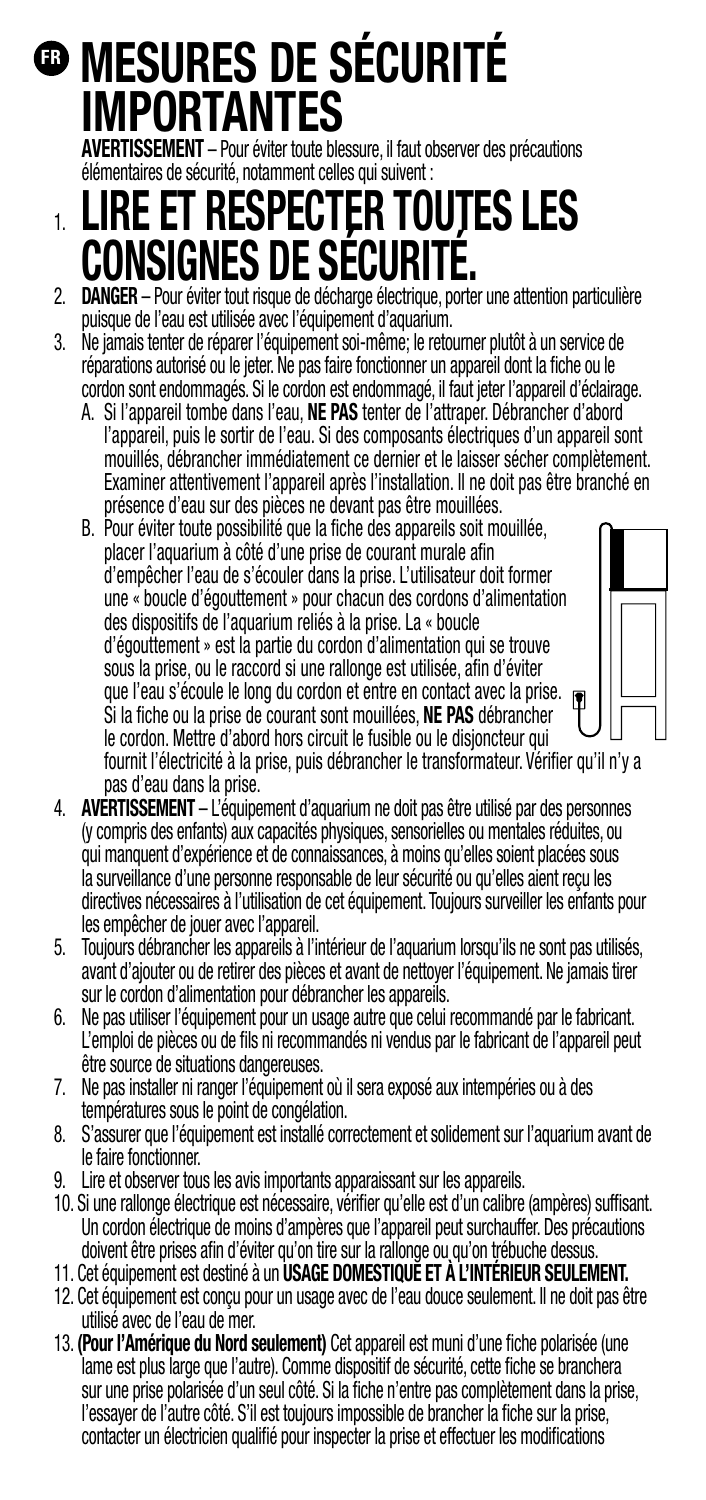nécessaires. Ne jamais utiliser une rallonge, à moins de pouvoir y insérer complètement la fiche. Ne pas essayer d'aller à l'encontre de ce dispositif de sécurité.

## **CONSERVER CES INSTRUCTIONS Liste de l'équipement 1.** Bac en verre



- **2.** Tapis antidérapant
- **3.** Couvercle moulé
- **4.** Appareil d'éclairage à DEL
- **5.** Pompe de circulation avec sortie d'eau
- **6.** Bloc de mousse filtrante
- **7.** Sachet de charbon activé
- **8.** Masse filtrante Biomax
- **9.** Transformateur sûr à basse tension (pour l'appareil d'éclairage)
- **10.** Télécommande

## **Installation de l'aquarium**

- **1.** Rincer à fond l'aquarium, le couvercle et les masses filtrantes à l'aide d'un linge et d'eau douce. **Ne jamais utiliser de savon sur les pièces allant dans l'aquarium, car ce produit est nocif pour les poissons. NOTE :** Placer l'aquarium sur une surface solide et de niveau, loin de tout équipement électrique, de la lumière directe du soleil, des courants d'air, des sources de chaleur ou d'une circulation trop dense. Mettre le tapis antidérapant sous le bac avant d'installer l'aquarium.
- **2.** Installer les masses filtrantes **(A)** et la pompe **(B)**.

**3.** Au moment de remplir l'aquarium d'eau, ajouter la dose appropriée de **Traitement** 

**de l'eau Fluval**, traitement pour l'eau du robinet, et de **Renforçateur biologique Fluval**, supplément biologique pour aquarium (produits vendus séparément). **NOTE :** Consulter un détaillant en aquariophilie pour connaître les besoins de chaque espèce.





mmmm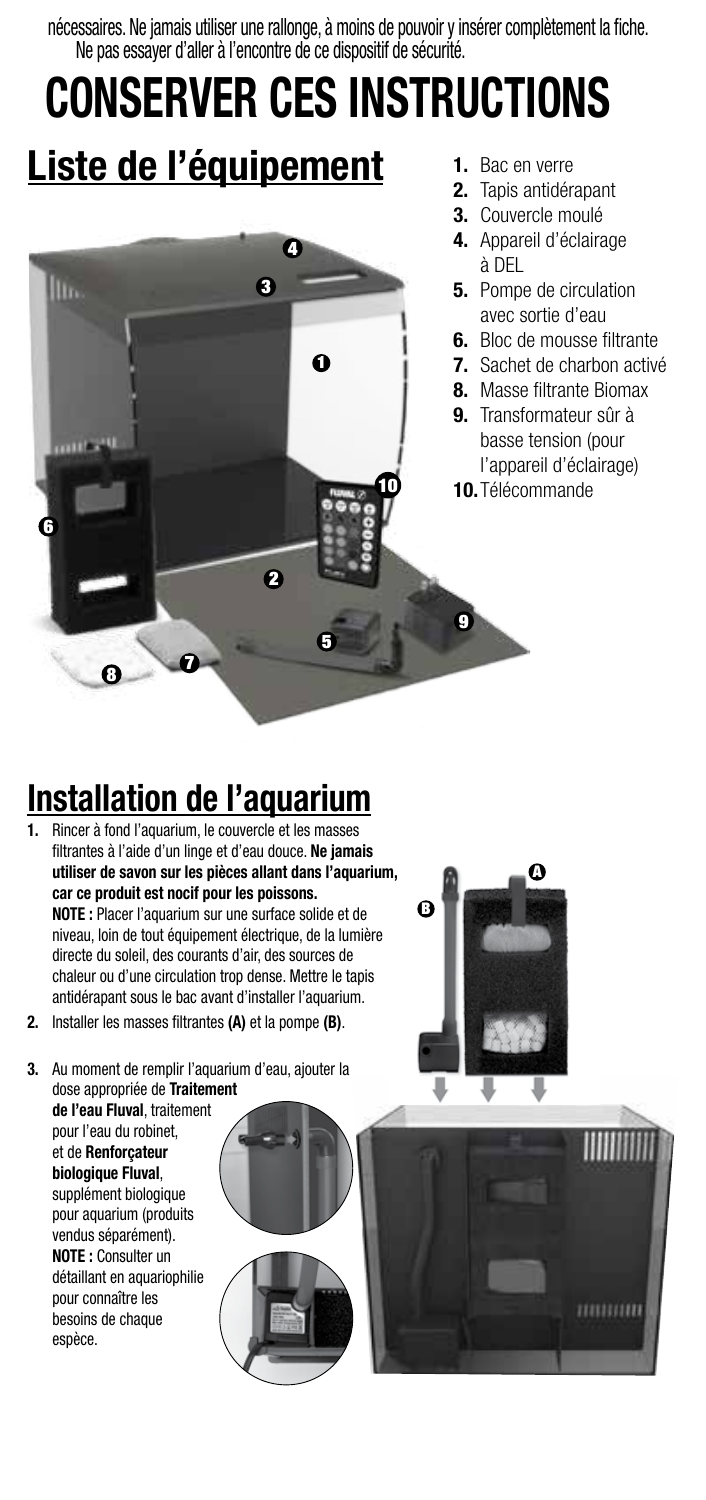## **Télécommande**

- Retirer la pellicule de plastique de la télécommande; enlever l'onglet en plastique transparent situé au bas de la télécommande afin d'activer la pile (la pile devrait déjà être incluse dans la télécommande).
- S'assurer que la ligne de visée entre le capteur de l'appareil (situé au-dessus de la lumière) et la télécommande est directe.

### Fonctionnement :

• Pointer la télécommande afin que le capteur infrarouge active le capteur de l'appareil d'éclairage.

### Changement de pile :

Pour ouvrir le compartiment de la pile situé à l'arrière de la télécommande :

- Glisser le couvercle du compartiment de la pile tout en le retirant doucement.
- Insérer une (1) pile de 3 V.
- Pousser légèrement le couvercle du compartiment de la pile pour le remettre en place.

### Fonctions du clavier de la télécommande

- a) Marche-arrêt : Appuyer sur ces boutons pour allumer ou éteindre l'appareil d'éclairage.
- b) Luminosité (+/-) : Appuyer sur ces boutons à plusieurs reprises pour augmenter ou diminuer l'intensité lumineuse.
- c) Nuance de la couleur de l'appareil d'éclairage : Appuyer sur l'un de ces boutons pour accentuer ou atténuer le rouge, le vert et le bleu, et pour régler l'intensité de la couleur.



- d) Lumière de la lune et couverture nuageuse : Appuyer sur ce bouton pour reproduire un jeu d'éclairage selon la couverture nuageuse désirée.
- e) Tempêtes et éclairs : Appuyer sur ce bouton pour reproduire un jeu d'éclairage.
- f) Spectre complet : Sélectionner ce mode pour alterner subtilement les couleurs du spectre.

## **Entretien de l'aquarium**

**NOTE :** Afin d'assurer un milieu sûr pour le bienêtre des organismes de l'aquarium, il est essentiel de procéder à l'entretien de ce dernier. Changer au moins 20 % de l'eau de l'aquarium chaque semaine avec de l'eau du robinet de température semblable et traitée avec la dose appropriée de **Traitement de l'eau Fluval.** (Vendu séparément)

**NOTE : Le remplacement régulier des masses filtrantes Fluval est essentiel au rendement optimal de l'aquarium.** Les masses filtrantes doivent être remplacées alternativement afin de maintenir une activité biologique constante. Pour améliorer l'action bactérienne, ajouter une dose de **Renforçateur biologique Fluval** dans le filtre à chaque changement de masse filtrante. (Vendu séparément)



Pour les meilleurs résultats possible, nettoyer l'impulseur et le puits de l'impulseur tous les trois (3) à six (6) mois.

| <b>MASSE</b><br><b>FILTRANTE</b> | USAGE                                                                                                     | ENTRETIEN                | <b>REMPLACEMENT</b> |
|----------------------------------|-----------------------------------------------------------------------------------------------------------|--------------------------|---------------------|
| Bloc de mousse                   | Filtration mécanique : retient les                                                                        | <b>Rincer toutes les</b> | 12 mois             |
| filtrante                        | particules et les débris                                                                                  | 4 à 6 semaines           |                     |
| Sachet de<br>charbon activé      | Filtration chimique : élimine les<br>impuretés toxiques, les odeurs et<br>la coloration anormale de l'eau | S.0.                     | 2 à 4 semaines      |
| Masse filtrante                  | Filtration biologique : fournit un                                                                        | <b>Rincer toutes les</b> | $2$ à $3$ mois      |
| Biomax                           | équilibre biologique optimal                                                                              | 6 à 8 semaines           |                     |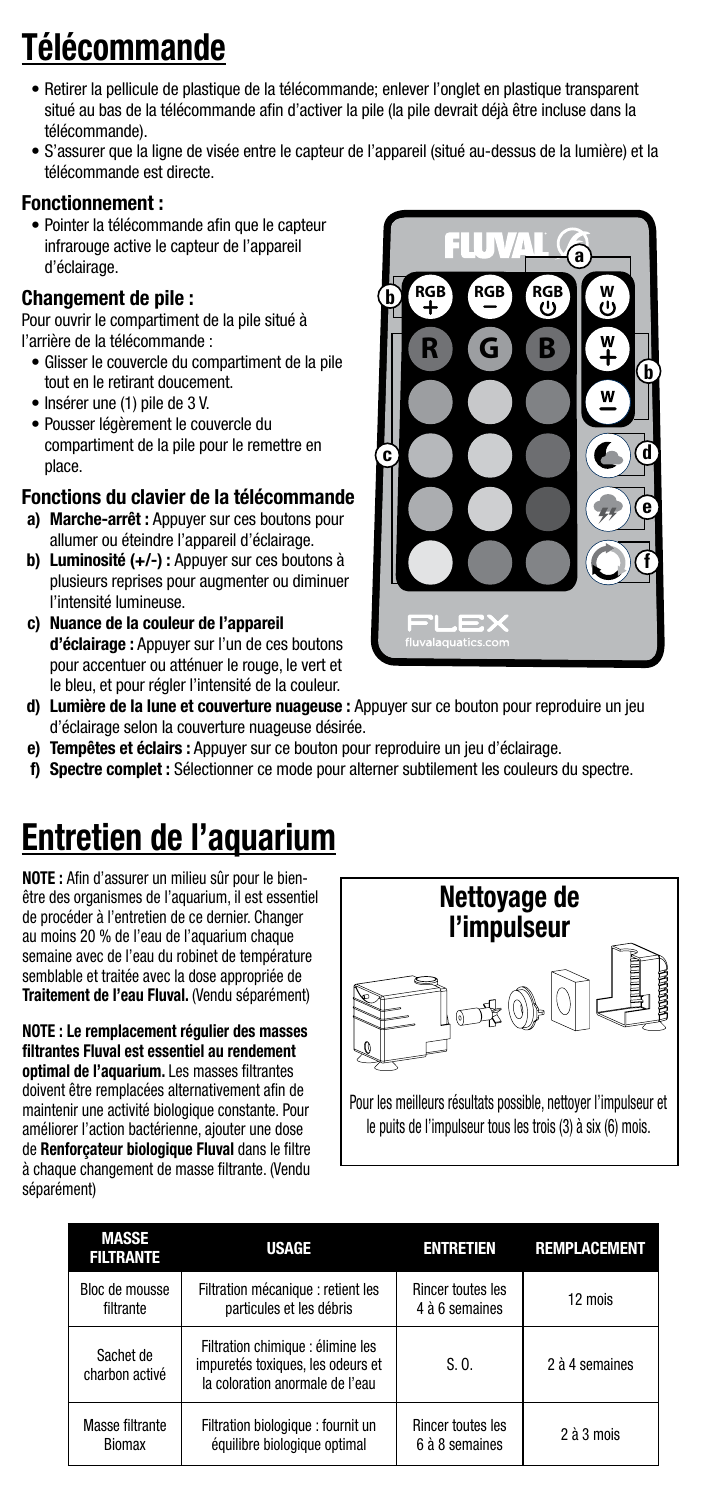|        | PIÈCES DE RECHANGE                                     |        |                                                                              |        |                                    |  |  |
|--------|--------------------------------------------------------|--------|------------------------------------------------------------------------------|--------|------------------------------------|--|--|
|        | AQUARIUM FLEX 34 L (9 GAL US)                          |        | AQUARIUM FLEX 57 L (15 GAL US)                                               |        | PIÈCES COMMUNES AUX DEUX AQUARIUMS |  |  |
| ART.   | <b>DESCRIPTION</b>                                     | ART.   | DESCRIPTION                                                                  | ART.   | DESCRIPTION                        |  |  |
| A1376  | Bloc de mousse filtrante                               | A1375  | Bloc de mousse filtrante                                                     | A1377  | <b>Charbon Spec Fluval</b>         |  |  |
| A14762 | Couvercle noir                                         | A14769 | Couvercle noir                                                               | A1378  | Masse filtrante Biomax             |  |  |
| A14763 | Appareil d'éclairage à DEL                             | A14770 | Appareil d'éclairage à DEL                                                   | A14679 | Ensemble de sorties d'eau          |  |  |
| A14764 | Bloc d'alimentation pour appareil<br>d'éclairage à DEL | A14771 | Bloc d'alimentation pour appareil<br>d'éclairage à DEL                       |        |                                    |  |  |
| A14765 | Bac en verre                                           | A14772 | Appareil d'éclairage à DEL<br>(Allemagne seulement)                          |        |                                    |  |  |
| A14766 | Tapis antidérapant                                     | A14773 | Bloc d'alimentation pour appareil<br>d'éclairage à DEL (Allemagne seulement) |        |                                    |  |  |
| A14673 | Pompe de circulation WP500                             | A14774 | Bac en verre                                                                 |        |                                    |  |  |
| A14674 | Impulseur pour pompe de<br>circulation WP500           | A14775 | Tapis antidérapant                                                           |        |                                    |  |  |
|        |                                                        | A14677 | Pompe de circulation WP1500                                                  |        |                                    |  |  |
|        |                                                        | A14678 | Impulseur pour pompe de<br>circulation WP1500                                |        |                                    |  |  |

### **FICHE TECHNIQUE**

| .                             |                            |                                |                             |  |  |
|-------------------------------|----------------------------|--------------------------------|-----------------------------|--|--|
| AQUARIUM FLEX 34 L (9 GAL US) |                            | AQUARIUM FLEX 57 L (15 GAL US) |                             |  |  |
| <b>APPAREIL D'ÉCLAIRAGE</b>   |                            | APPAREIL D'ÉCLAIRAGE           |                             |  |  |
| PUISSANCE                     | 7W                         | PUISSANCE                      | 10,8W                       |  |  |
| LUX                           | 1 900                      | LUX                            | 2450                        |  |  |
| TEMP. DE COULEUR              | 7 500 K                    | TEMP. DE COULEUR               | 7 500 K                     |  |  |
| NOMBRE DE DEL                 | $36 + 3$ RGB               | NOMBRE DE DEL                  | $48 + 6$ RGB                |  |  |
| <b>FILTRE</b>                 |                            | FILTRE                         |                             |  |  |
| <b>RENDEMENT DE LA POMPE</b>  | 230 L/h<br>$(61$ gal US/h) | <b>RENDEMENT DE LA POMPE</b>   | $500$ L/h<br>(132 gal US/h) |  |  |

*\*Les produits Fluval ne comprennent que des ampoules à DEL de haute qualité dont la durée de vie prévue est de 50 000 heures. Un mauvais fonctionnement de moins de 5 % du nombre total d'ampoules à DEL ne sera pas considéré comme un défaut en vertu de la garantie limitée de deux (2) ans. Voir la section de la garantie pour tous les détails.*

### **RECYCLAGE**

Ce produit porte le symbole de la collecte sélective des déchets d'équipements électriques et électroniques (DEEE), ce qui signifie qu'on doit éliminer ce produit conformément à la directive européenne 2012/19/EU afin de le recycler ou de le désassembler pour minimiser ses répercussions sur l'environnement. Vérifier auprès d'agences locales pour l'environnement afin d'obtenir les instructions relatives à l'élimination des déchets ou apporter le produit à un point de collecte agréé d'un conseil officiel reconnu. **Les produits électroniques non compris dans le processus de collecte sélective sont potentiellement dangereux pour l'environnement et la santé humaine en raison de la présence de substances dangereuses.**



### **GARANTIE LIMITÉE DE DEUX (2) ANS**

Votre aquarium Flex Fluval ainsi que son appareil d'éclairage à DEL inclus sont garantis contre les défauts de matériaux et de fabrication pour une période de deux (2) ans à partir de la date d'achat. La présente garantie est valide accompagnée d'une preuve d'achat seulement. La garantie se limite à la réparation ou au remplacement du bac et de l'appareil d'éclairage seulement, et ne s'applique pas aux pertes ni aux dommages indirects causés aux objets animés ou inanimés. Elle est valide à condition que l'aquarium soit déposé sur une surface plate et de niveau. La présente garantie exclut le bris de l'aquarium à la suite d'un mauvais usage, de fêlures et de fissures de contrainte causées par un support inadéquat ou tout autre bris. Elle est valide seulement dans les conditions normales d'utilisation pour lesquelles l'équipement a été conçu. La garantie exclut tout dommage causé par un usage abusif, la négligence, une installation incorrecte du bac et de l'appareil d'éclairage, une modification de ceux-ci ou un usage commercial. Un mauvais fonctionnement de moins de 5 % du nombre total d'ampoules à DEL ne sera pas considéré comme un défaut en vertu de cette garantie. La garantie ne couvre ni l'impulseur ni les autres pièces n'ayant pas été entretenues de manière adéquate. **La présente garantie ne modifie pas vos droits prévus par la loi.**

Pour enregistrer votre garantie en ligne ou pour plus d'information sur ce produit ou sur nos autres produits, visitez notre site Web **www.hagen.com**. S'il arrivait à l'avenir que vous deviez faire une réclamation sous garantie, vous aurez besoin de fournir la preuve et la date de l'achat. Nous vous recommandons de conserver votre reçu à cette fin. Rolf C. Hagen inc. vous souhaite beaucoup d'heures d'agrément avec votre aquarium Flex Fluval.

### **POUR LE SERVICE DE RÉPARATIONS AUTORISÉ SOUS GARANTIE**

Pour la réparation de cet article sous garantie, veuillez le retourner (bien emballé et par courrier recommandé) à l'adresse indiquée à la page suivante, accompagné d'un reçu daté et d'une note expliquant la raison du retour. Si vous avez des questions ou des commentaires au sujet du fonctionnement de ce produit, veuillez nous permettre de vous aider avant de le retourner à votre détaillant. La plupart des questions peuvent être résolues rapidement par un appel téléphonique. Lorsque vous nous téléphonez (ou nous écrivez), veuillez avoir en main tous les renseignements pertinents tels que le numéro de modèle, l'âge du produit, les détails sur l'aménagement de l'aquarium ainsi que des précisions sur le problème.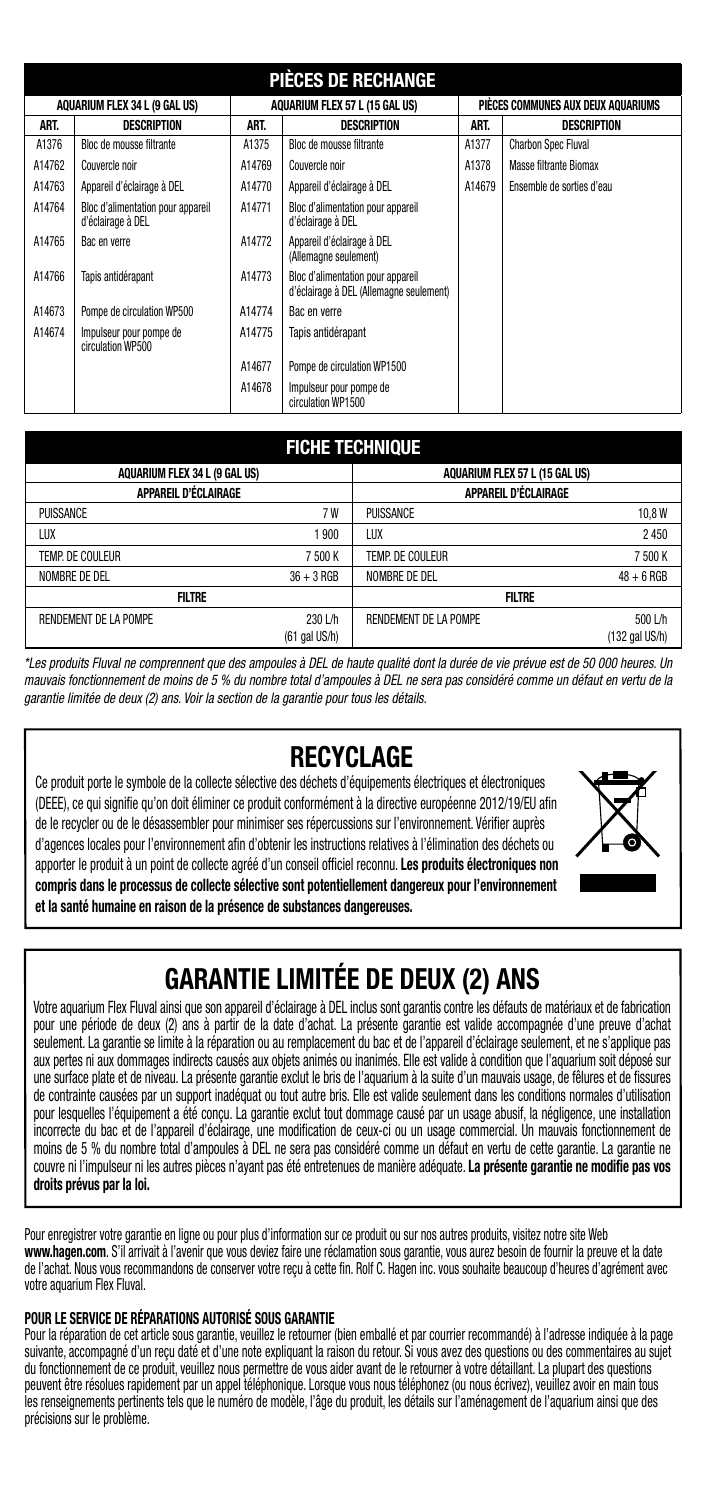Pour toute question ou tout commentaire au sujet du fonctionnement de cet article, veuillez d'abord prendre contact avec le spécialiste en aquariophile chez votre detaillant. La plupart des questions peuvent etre traitees facilement au magasin. Dans le cas peu probable d'une<br>impossibilité, veuillez retourner l'article chez le détaillant avec une preuve valide garantie limitée de deux (2) ans.

**CANADA : Rolf C. Hagen inc., Service à la clientèle,** 20500, aut. Transcanadienne, Baie-D'Urfé (Québec) H9X 0A2 **FRANCE : Rolf C. Hagen (France) SA.** Parisud 4, boulevard Jean Monnet, F-77388 Combs-la-Ville **POUR NOUS JOINDRE AU NUMÉRO SANS FRAIS :**

**Canada seulement :** 1 800 55HAGEN (1 800 554-2436) entre 9 h et 16 h 30 (HNE). Demandez le Service à la clientèle.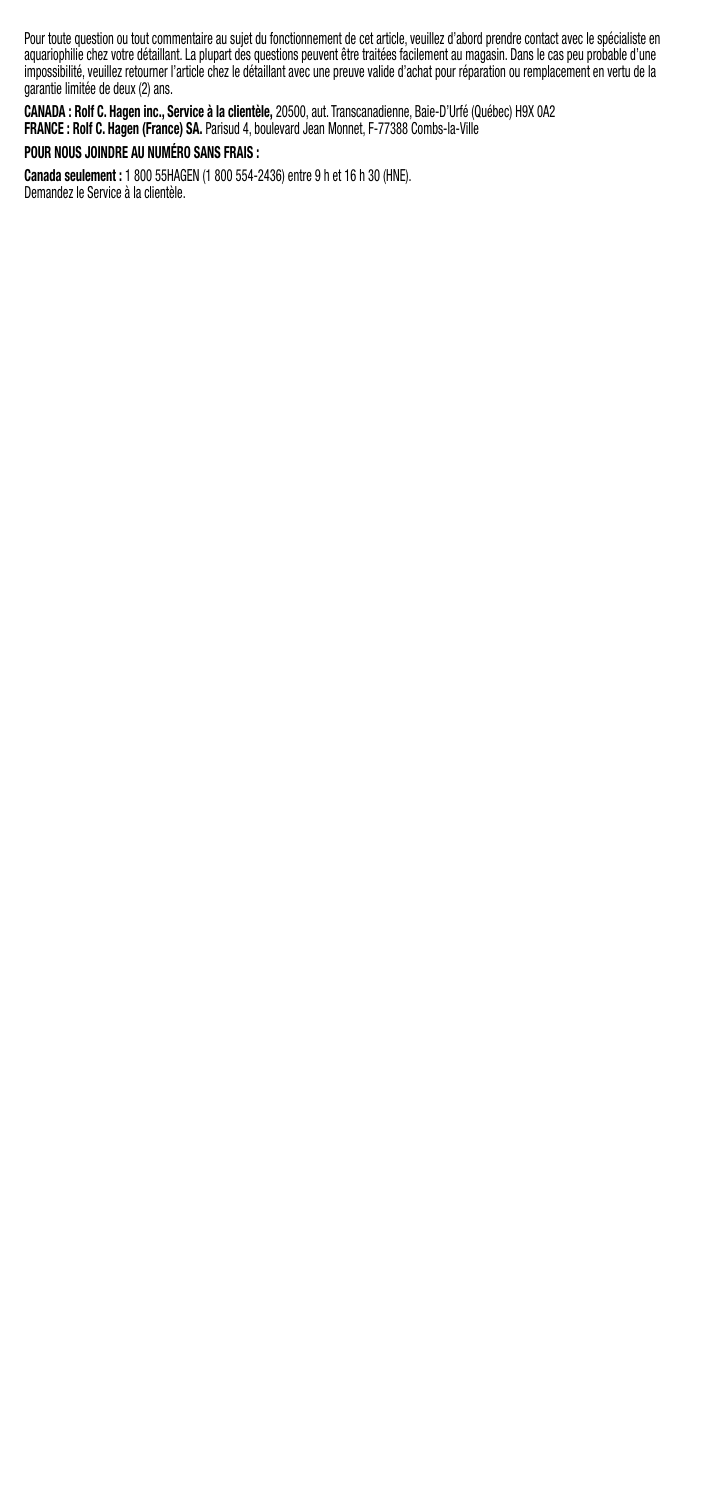## **INSTRUCCIONES DE SEGURIDAD SPIMPORTANTES**

**ADVERTENCIA** – Para evitar lesiones, se deben seguir las instrucciones de seguridad básicas, inclusive las siguientes:

## 1. **LEA Y CUMPLA CON TODAS LAS MEDIDAS DE SEGURIDAD.** 2. **PELIGRO:** para evitar una posible descarga eléctrica, se debe tener un cuidado

- especial, ya que se manipula agua al utilizar el equipo del acuario.
- 3. Nunca intente reparar este dispositivo usted mismo. Llévelo a un centro autorizado que provea los servicios necesarios o deséchelo. No utilice este dispositivo si presenta un cable o un enchufe dañados. Si el cable está dañado, la luminaria se debe destruir.
	- A. Si el dispositivo se cae al agua, **NO** lo toque. Primero desenchúfelo y después retírelo del agua. Si se mojan los componentes eléctricos del aparato, desenchúfelo inmediatamente y deje que se seque por completo. Examine cuidadosamente el aparato luego de la instalación. No se debe enchufar si hay agua en alguna parte que no esté diseñada para estar mojada.
	- B. Para evitar que el enchufe del dispositivo se moje, coloque el tanque a un costado del tomacorriente de pared, con el fin de evitar que el agua gotee en el tomacorriente. El usuario debe utilizar un "lazo de goteo" para cada cable que conecte un dispositivo del acuario al tomacorriente. El "lazo de goteo" es la parte del cable por debajo del nivel del tomacorriente, o el conector si se usa un cable de extensión, para evitar que el agua resbale por el cable y entre en contacto con el tomacorriente. Si el enchufe o el tomacorriente se mojan, **NO** desenchufe el cable. Desconecte el fusible o interruptor que proporciona la alimentación al tomacorriente y, a continuación, desenchufe el transformador y verifique si hay agua en el tomacorriente.



- 4. **ADVERTENCIA:** este dispositivo no debe ser usado por personas (incluidos los niños) con capacidades físicas, sensoriales o mentales reducidas, o personas sin experiencia ni conocimiento, a menos que sean supervisadas o hayan recibido instrucciones sobre el uso del dispositivo de parte de una persona responsable de su seguridad. Se debe supervisar a los niños para impedir que jueguen con el aparato.
- 5. Siempre desenchufe el aparato del tomacorriente cuando no esté en funcionamiento, antes de agregar o quitar piezas y antes de limpiarlo. Nunca tire del cable para desenchufar.
- 6. No use el dispositivo para otro fin que no sea el recomendado por el fabricante. El uso de accesorios no recomendados o no vendidos por el fabricante del dispositivo puede crear condiciones de uso peligrosas.
- 7. No instale ni guarde el aparato en lugares expuestos a la intemperie o a temperaturas bajo cero.
- 8. Asegúrese de que el aparato esté montado correctamente y de manera segura en el acuario antes de ponerlo en funcionamiento.
- 9. Lea y tenga en cuenta todas las advertencias de seguridad del dispositivo.
- 10. Si es necesario usar un cable de extensión, se debe usar uno con el calibre de corriente (amperios) adecuado. Es posible que un cable con una clasificación de menos amperios que la que requiere el aparato genere un recalentamiento. Se debe tener cuidado al colocar el cable para que nadie se tropiece con él ni lo desenchufe.
- 11. Este dispositivo está diseñado **PARA USO DOMÉSTICO EN INTERIORES ÚNICAMENTE.**
- 12. Este dispositivo se debe utilizar en agua dulce solamente. No es para utilizar en agua salada.
- 13. **(Para Norteamérica únicamente)** Este dispositivo tiene un enchufe polarizado (una clavija es más ancha que la otra). Como función de seguridad, este enchufe entrará por completo en el tomacorriente polarizado de una sola manera. Si no entra por completo, dé vuelta el enchufe. Si de esta manera tampoco entra, comuníquese con un electricista calificado para que revise el tomacorriente y realice los ajustes necesarios.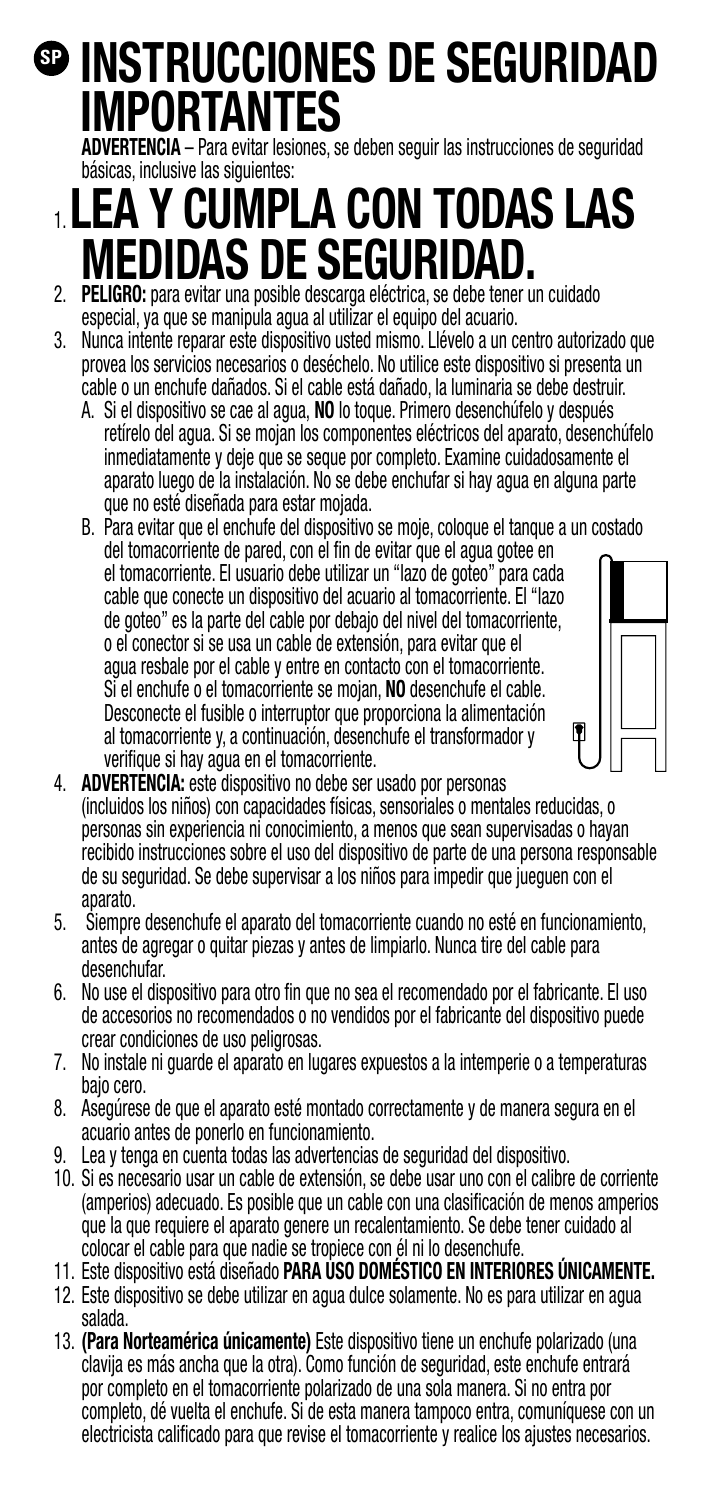Nunca use el dispositivo con un cable de extensión a menos que el enchufe entre por completo. No intente anular esta función de seguridad.

# **GUARDE ESTAS INSTRUCCIONES**

## **Lista de piezas**



- **1.** Acuario de vidrio
- **2.** Almohadilla antideslizante
- **3.** Tapa moldeada
- **4.** Luz LED
- **5.** Bomba de circulación con boquilla de salida
- **6.** Bloque de filtro de espuma
- **7.** Inserto de carbón activado
- **8.** Inserto BIOMAX
- **9.** Transformador seguro y de baja tensión (para el equipo de iluminación)
- **10.**Control remoto

## **Instalación de su acuario**

- **1.** Enjuague minuciosamente el acuario, la cubierta y los medios filtrantes con agua dulce y un paño húmedo. **Nunca utilic** jabón en ninguno de los componentes que coloque en **acuario, ya que resulta nocivo para los peces. NOTA:** Coloque el acuario sobre una superficie nivelada y sólida, lejos de cualquier equipo eléctrico, la exposición directa al sol, corrientes de aire, superficies calientes y áreas de mucho tráfico. Coloque la almohadilla antideslizante en superficie primero, antes de colocar el acuario.
- **2.** Coloque los medios filtrantes **(A)** y la bomba **(B)**

**3.** Al llenar el acuario con agua, agregue la dosis correcta de **Acondicionador** 

**de agua Fluval,** acondicionador de agua de grifo, **Realzador biológico Fluval** y suplemento biológico para acuarios (todos se venden por separado). **NOTA:** Consulte con su distribuidor de peces sobre las especies y los niveles de cantidad de peces adecuados.





mmum

A

 $\boldsymbol{\Omega}$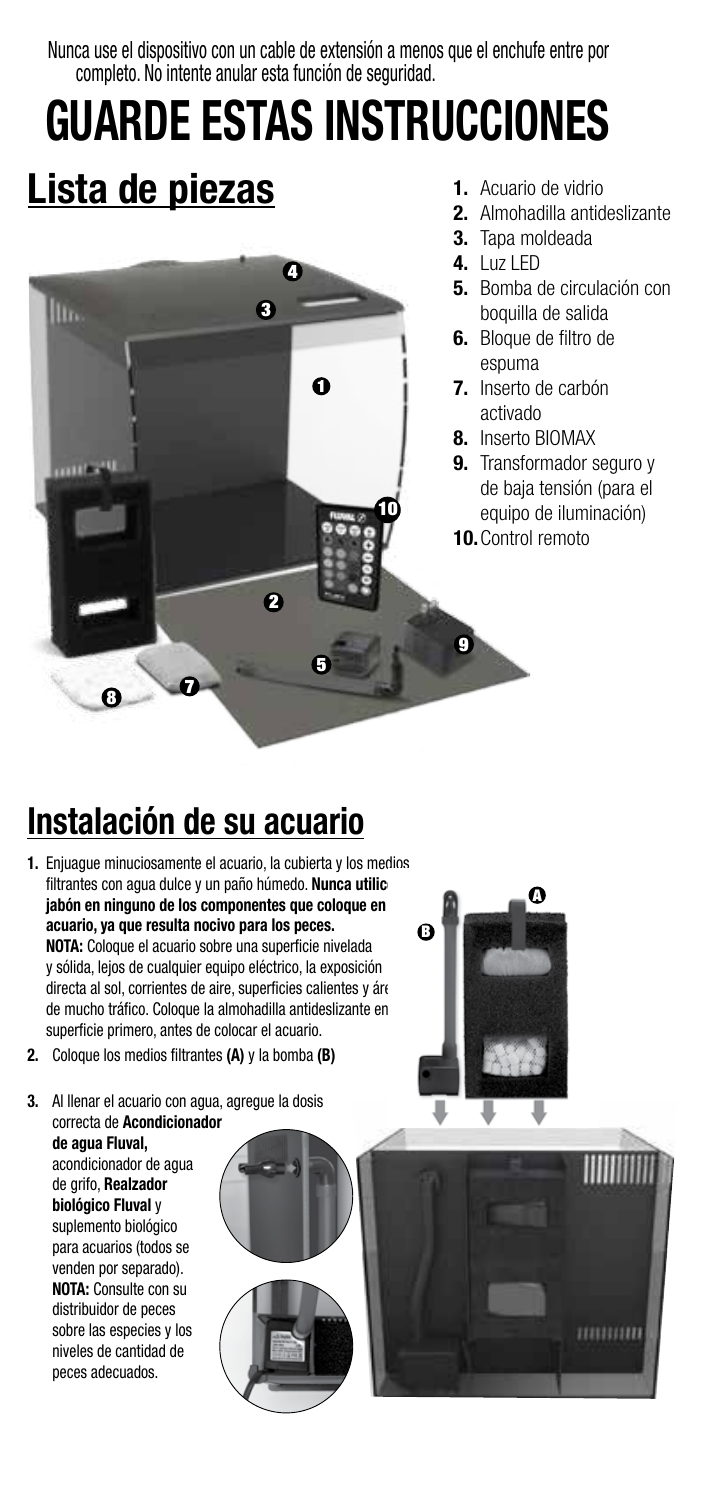## **Control remoto**

- Quite la cubierta de plástico del control remoto inalámbrico y extraiga la lengüeta de plástico transparente ubicada en la parte inferior del control para activar la conexión de la pila (el control debería incluir la pila).
- Procure que haya una línea de visibilidad directa entre el sensor del dispositivo (ubicado en la parte superior de la cubierta) y el control remoto.

### Para utilizar:

• Apunte el control remoto de modo que el sensor infrarrojo en el control active el sensor en la cubierta.

### Para cambiar la pila:

- El compartimiento para la pila está ubicado en la parte trasera del control. Para abrirlo:
- Deslice la lengüeta de seguridad hacia la derecha mientras extrae con cuidado la tapa de la pila.
- Coloque (1) pila de 3 V.
- Cierre la tapa de la pila con cuidado.

### Funciones del teclado del control remoto

- a) Encendido: presione estos botones para encender o apagar la luz LED.
- b) Brillo (+ / -): presione estos botones reiteradas veces para aumentar o disminuir la intensidad de la luz deseada.
- c) Colores R/V/A de la luz LED: presione cualquiera de estos botones para agregar o quitar los colores rojo, verde, azul y para modificar la intensidad del color.
- d) Luna/nubosidad: Presione este botón para lograr una nubosidad que se desvanece



- e) Efectos de tormenta: presione para imitar tormentas con efecto luminosos.
- f) Ciclo espectral de todos los colores: esta configuración pasa lentamente por todos los espectros de color.

## **Mantenimiento de su acuario**

**NOTA:** Para garantizar el bienestar de los habitantes de su acuario, es esencial ocuparse del mantenimiento del acuario. Como mínimo, quite el 20 % del agua una vez por semana y reemplácelo con agua de grifo de una temperatura similar a la de su tanque y tratada con la dosis **adecuada de acondicionador de agua Fluval.** (Vendido por separado)

**NOTA: El reemplazo habitual de los medios filtrantes Fluval es esencial para garantizar el rendimiento óptimo.** Los medios filtrantes se deben cambiar de forma alterna para mantener una actividad biológica constante. Para realzar la acción de las bacterias, vierta una dosis del r**ealzador biológico Fluval** en los insertos filtrantes cada vez que cambie los medios filtrantes. (Vendido por separado)



Para obtener mejores resultados, limpie el impulsor y el recinto del impulsor cada tres (3) o seis (6) meses.

| <b>MEDIO</b><br><b>FILTRANTE</b> | <b>USAGE</b>                                                                 | <b>ENTRETIEN</b>                 | <b>REMPLACEMENT</b> |
|----------------------------------|------------------------------------------------------------------------------|----------------------------------|---------------------|
| Bloque de filtro<br>de espuma    | Filtración mecánica: Retiene las<br>partículas y los desechos                | Enjuáquelo cada<br>4 a 6 semanas | 12 meses            |
| Inserto de carbón<br>activado    | Filtración química:<br>Elimina impurezas, olores v<br>decoloraciones tóxicos | N/A                              | 2 o 4 semanas       |
| Inserto BIOMAX                   | Filtración biológica: Brinda un<br>óptimo equilibrio biológico               | Enjuáguelo cada<br>6 a 8 semanas | 2 a 3 meses         |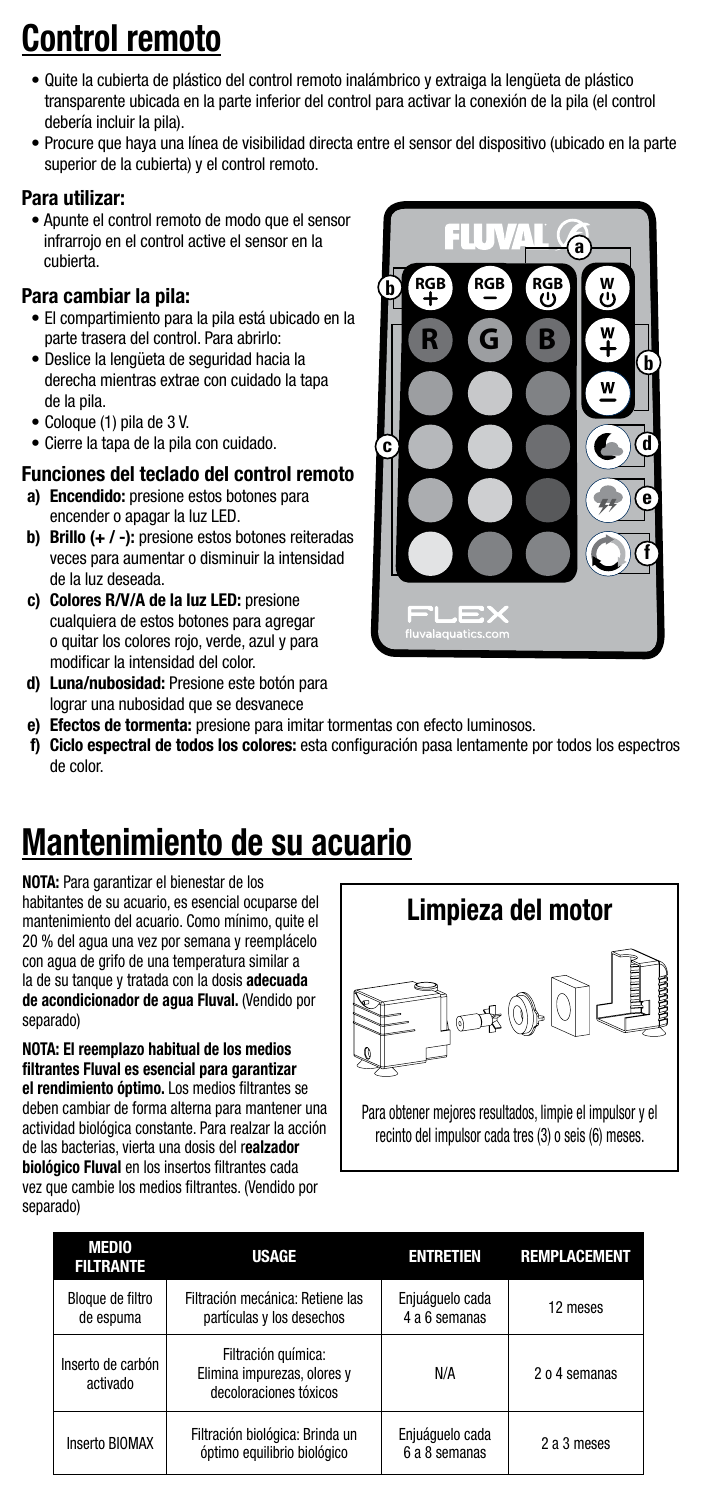|        | <b>PIEZAS DE REPUESTO</b>                |        |                                                                       |        |                             |  |
|--------|------------------------------------------|--------|-----------------------------------------------------------------------|--------|-----------------------------|--|
|        | <b>PARA FLEX DE 9 GALONES</b>            |        | <b>PARA FLEX DE 15 GALONES</b>                                        |        | PARA FLEX DE 9 Y 15 GALONES |  |
| ART.   | <b>DESCRIPCIÓN</b>                       | ART.   | <b>DESCRIPCIÓN</b>                                                    | ART.   | <b>DESCRIPCIÓN</b>          |  |
| A1376  | Bloque de filtro de espuma               | A1375  | Bloque de filtro de espuma                                            | A1377  | Carbón                      |  |
| A14762 | Cubierta neora                           | A14769 | Cubierta neora                                                        | A1378  | <b>BioMax</b>               |  |
| A14763 | Lámpara LED                              | A14770 | Lámpara LED                                                           | A14679 | Juego de boquillas          |  |
| A14764 | Fuente de alimentación para lámpara LED  | A14771 | Fuente de alimentación para lámpara LED                               |        | de salida                   |  |
| A14765 | Acuario de vidrio                        | A14772 | Lámpara LED (para Alemania únicamente)                                |        |                             |  |
| A14766 | Almohadilla antideslizante para acuario  | A14773 | Fuente de alimentación para lámpara LED<br>(para Alemania únicamente) |        |                             |  |
| A14673 | Bomba de circulación WP500               | A14774 | Acuario de vidrio                                                     |        |                             |  |
| A14674 | Impulsor para bomba de circulación WP500 | A14775 | Almohadilla antideslizante para acuario                               |        |                             |  |
|        |                                          | A14677 | Bomba de circulación WP1500                                           |        |                             |  |
|        |                                          | A14678 | Impulsor para bomba de circulación WP1500                             |        |                             |  |

### **FICHA TÉCNICA**

| <b>PARA FLEX DE 9 GALONES</b> |                      |                                                                            |
|-------------------------------|----------------------|----------------------------------------------------------------------------|
|                               |                      |                                                                            |
| 7W                            | <b>VATIOS</b>        | 10,8W                                                                      |
| 1900                          | LUX                  | 2450                                                                       |
| 7 500 K                       | TEMP. DEL COLOR      | 7 500 K                                                                    |
| $36 + 3$ RGB                  | LED                  | $48 + 6$ RGB                                                               |
|                               |                      |                                                                            |
| 230 L/h                       | POTENCIA DE LA BOMBA | 500 L/h<br>(132 gal, EUA/h)                                                |
|                               |                      | PARA FLEX DE 15 GALONES<br>LÁMPARA LED<br><b>FILTRO</b><br>(61 gal. EUA/h) |

*\*Fluval utiliza solamente LED de alta calidad con una vida útil esperada de 50 000 horas. La falla de menos del 5 % de la cantidad total de LED en el dispositivo no se considerará un defecto según los términos de la garantía de 2 años. Consulte la sección de la garantía para conocer más detalles.*

### **RECICLAJE**

Este producto lleva el símbolo de clasificación selectiva para residuos de aparatos eléctricos y electrónicos (WEEE). Esto significa que este producto debe manipularse según la Directiva Europea 2012/19/EU para ser reciclado o desmantelado para minimizar el impacto ambiental. Consulte con una agencia ambiental local para recibir instrucciones sobre posibles modos de desecho o llévelo a un punto de recolección de residuos oficial registrado. **Los productos electrónicos que no son parte de este proceso de clasificación selectivo se consideran potencialmente peligrosos para la salud humana y el medioambiente debido a la presencia de sustancias peligrosas.**



## **GARANTÍA LIMITADA DE DOS AÑOS**

Su acuario Fluval FLEX y el dispositivo LED tienen una garantía por defectos en el material o en la mano de obra por un período de dos años a partir de la fecha de compra. Esta garantía tiene validez únicamente si se presenta un comprobante de compra. La garantía se limita únicamente a la reparación o al reemplazo del dispositivo y no cubre pérdidas ni daños resultantes a los objetos animados o inanimados. Esta garantía tiene validez siempre y cuando el acuario esté colocado sobre una superficie plana y nivelada. Esta garantía excluye la rotura del acuario provocada por el uso indebido, astillamiento, grietas por tensión causadas por un soporte inadecuado, o cualquier otra rotura. Esta garantía solo es válida en condiciones normales de funcionamiento para las cuales el equipo está destinado. La garantía excluye todos los daños causados por uso irrazonable, negligencia, instalación inadecuada, maltrato, abuso o uso comercial. La falla de menos del 5 % de la cantidad total de LED no se considerará un defecto según los términos de esta garantía. La garantía no cubre el impulsor o ningún artículo que no se haya mantenido de modo adecuado o correcto. **Esta garantía no afecta sus derechos establecidos por ley.**

Para registrar su garantía en línea o para obtener más información sobre este y otros productos, visite **www.hagen.com**. Si en algún momento en el futuro tiene fundamentos para realizar un reclamo bajo esta garantía, deberá presentar una prueba y la fecha de compra. Le recomendamos que guarde el recibo de la compra por este motivo. Rolf C. Hagen Inc. le desea muchas horas de entretenimiento con su acuario Fluval FLEX.

### **PARA OBTENER EL SERVICIO DE REPARACIÓN AUTORIZADO CON GARANTÍA**

Para acceder al servicio de garantía autorizado, devuelva el aparato (bien envuelto y por correo certificado) a la siguiente dirección, con la factura fechada y el motivo de la devolución. Si tiene alguna consulta o comentarios acerca del funcionamiento de este producto, permítanos ayudarlo antes de devolverlo a su vendedor. La mayoría de las consultas puede resolverse inmediatamente a través de una llamada. Cuando llame (o escriba), tenga disponible toda la información importante, como el número del modelo, la antigüedad del producto, los detalles del ensamble del acuario y la naturaleza del problema.

Si tiene consultas o comentarios sobre el funcionamiento de este producto, comuníquese con su vendedor especialista en productos acuáticos como primera medida. La mayoría de las consultas puede resolverse fácilmente en la tienda. En el improbable caso de que no pueda resolverse, devuelva el artículo al vendedor, con un comprobante de compra válido, para obtener una reparación o un reemplazo conforme a los términos de la garantía de dos años.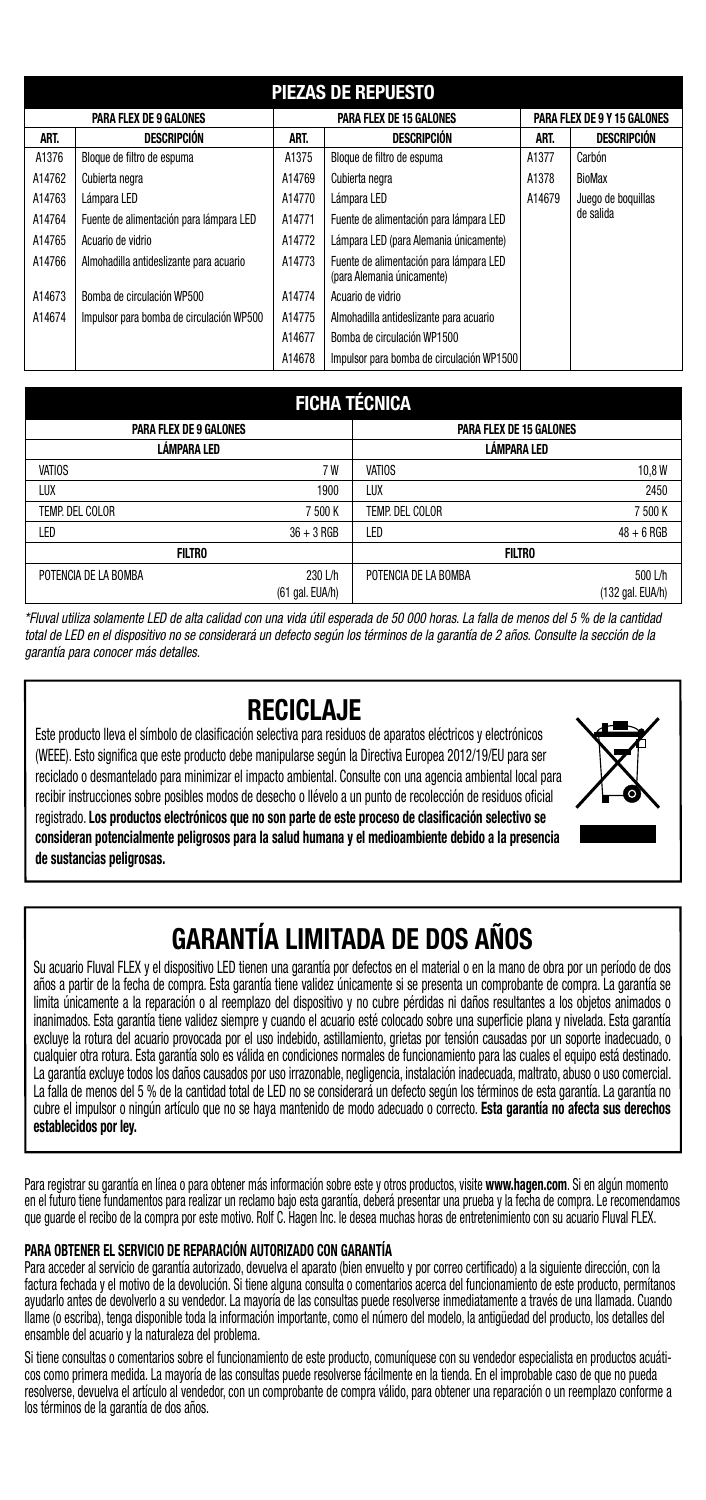C**ANADA: Roit C. Hagen Inc., Consumer Repair**<br>20500 Trans Canada Hwy, Baie D'Urié, QC H9X 0A2<br>Solo para Canadá: 1-800-554-2436, entre las 09:00 a. m. y las 04:30 p. m., hora estándar del Este. Solicite hablar con Servicio

### **EE. UU.: Rolf C. Hagen (U.S.A.) Corp.** 305 Forbes, Blvd, Mansfield, MA. 02048

Solo para EE. UU.: 1-800-724-2436, entre las 9:00 a. m. y las 04:00 p. m., hora estándar del Este. Solicite hablar con Servicio a la clientela.

**Reino Unido: Rolf C. Hagen (UK) Ltd, Customer Service Department** California Drive, Whitwood Ind Est., Castleford West, Yorkshire WF10 5QH

http://faq..hagencrm.com?/uk

**Solo para el Reino Unido:** El número de la línea de ayuda es el 01977 521015. Entre las 9:00 a. m. y las 5:00 p. m., de lunes a jueves; y entre las 9:00 a. m. y las 4:00 p. m. los viernes (excepto los feriados bancarios).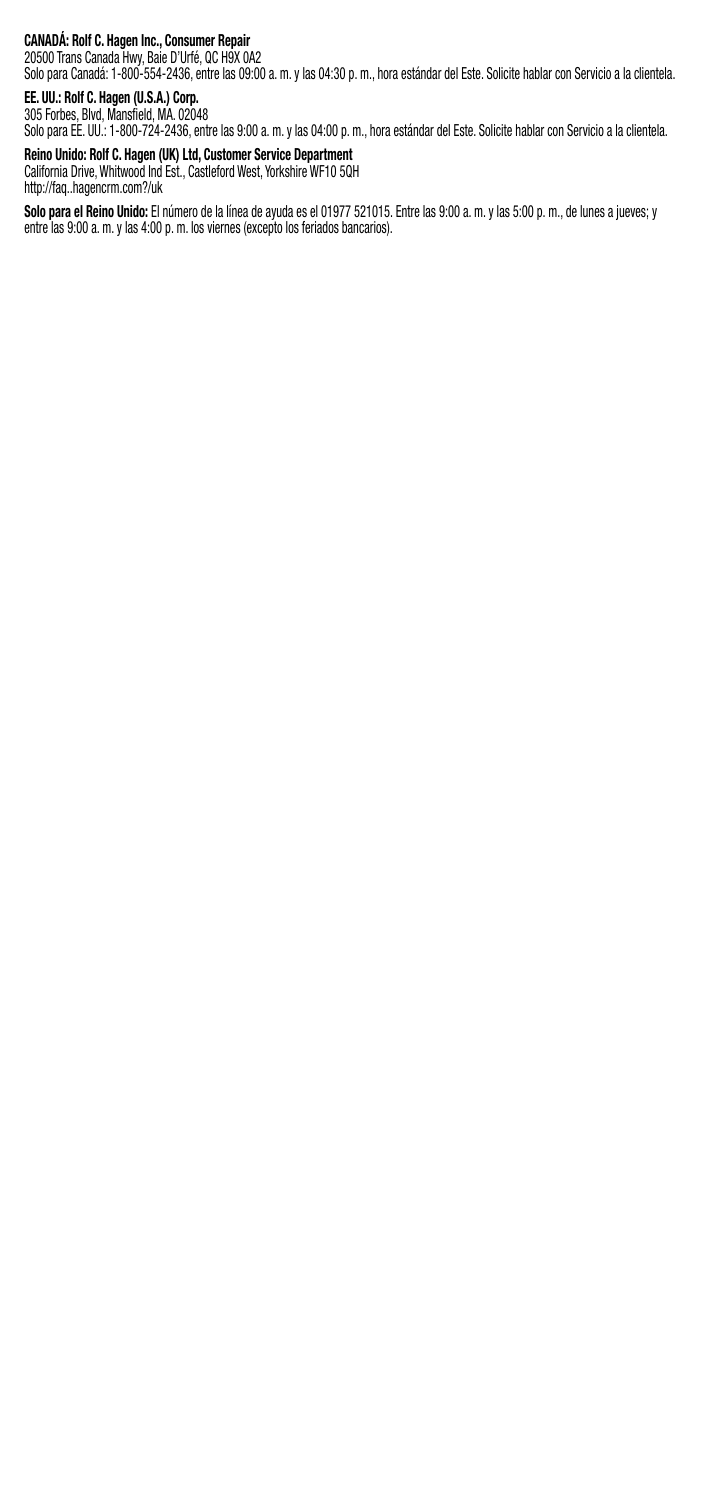## $\mathbf{\Phi}$  **belangrijke VEILIGHEIDSVOORSCHRIFTEN**

**WAARSCHUWING** - Om verwondingen te vermijden, dient u de volgende veiligheidsvoorschriften in acht te nemen:

## 1. **LEES EN VOLG ALLE VEILIGHEIDSINSTRUCTIES.**

- 2. **GEVAAR** Om mogelijke elektrische schokken te vermijden, dient u speciale voorzorgen te nemen, aangezien u bij het gebruik van aquariumuitrusting in contact komt met water.
- 3. Probeer nooit om dit toestel zelf te herstellen. Zend het terug naar een erkend dienstverlenend bedrijf voor onderhoud, of gooi het weg. Gebruik het toestel niet wanneer de elektrische kabel of stekker beschadigd is. Als de kabel beschadigd is, vernietig het toestel dan.
	- A. Als het toestel in het water valt, grijp er dan **NIET** naar. Trek eerst de stekker uit en haal dan het toestel uit het water. Als elektrische onderdelen van het toestel nat zijn, trek dan de stekker onmiddellijk uit en laat het toestel grondig drogen. Controleer het toestel zorgvuldig na de installatie. Het mag niet worden ingeschakeld als er water aanwezig is op delen die niet nat mogen zijn.
	- B. Om te vermijden dat de stekker van het toestel nat wordt, plaatst u het aquarium aan de zijde van een stopcontact dat op een muur is geplaatst. Zo voorkomt u dat er water op het stopcontact drupt. De gebruiker moet er steeds op toezien dat elke kabel van een aquariumtoestel in een "lusvorm" wordt aangesloten op het stopcontact. De "druppellus" is het deel van de kabel onder het stopcontact of het verbindingsstuk (bij het gebruik van een verlengkabel) dat verhindert dat het water langs de kabel naar beneden loopt en in contact komt met het stopcontact. Als de stekker of het stopcontact nat wordt, trek dan de stekker **NIET** uit. Ontkoppel de zekering of stroomonderbreker die stroom levert aan het stopcontact, trek vervolgens de stekker van de transformator uit en kijk of er geen water in het stopcontact zit.
- 4. **WAARSCHUWING** Dit apparaat is niet geschikt om gebruikt te worden door personen (met inbegrip van kinderen) met verminderde fysieke, zintuiglijke of mentale capaciteiten, of met onvoldoende ervaring of kennis, tenzij zij onder toezicht staan of instructies over het gebruik van het toestel hebben gekregen van iemand die instaat voor hun veiligheid. Kinderen moeten in het oog worden gehouden, om er zeker van te zijn dat ze niet met het toestel spelen.
- 5. Trek de stekker van het toestel altijd uit het stopcontact wanneer het niet gebruikt wordt, vóór het aanbrengen of verwijderen van onderdelen en vóór het schoonmaken. Ruk de kabel nooit los om de stekker uit het stopcontact te trekken.
- 6. Gebruik dit toestel niet voor andere doeleinden dan wat de fabrikant aanbeveelt. Het gebruik van accessoires die niet worden aanbevolen of verkocht door de fabrikant van het toestel, kan tot een onveilige situatie leiden.
- 7. Installeer of bewaar het toestel niet op plaatsen waar het wordt blootgesteld aan vriesweer of –temperaturen.
- 8. Zorg dat het toestel juist gemonteerd is en goed aan het aquarium is vastgemaakt alvorens het te laten werken.
- 9. Lees en houd u aan alle belangrijke veligheidsaanwijzingen op het toestel.
- 10. Als er een verlengkabel nodig is, moet die het correcte vermogen hebben. Een kabel met minder ampère dan het vermogen van het toestel kan oververhitten. Zorg ervoor dat de kabel op zo'n manier wordt gelegd dat men er niet over kan vallen of aan kan trekken.
- 11. Dit toestel mag **ENKEL BINNEN WORDEN GEBRUIKT.**
- 12. Dit toestel mag alleen in zoet water worden gebruikt. Niet voor gebruik in zout water.
- 13 **(Alleen voor Noord-Amerika)** Dit toestel is uitgerust met een gepolariseerde stekker (waarvan één pin breder is dan de andere). Deze stekker die dient als veiligheidselement, past maar op één manier in een gepolariseerd stopcontact. Als de stekker niet volledig in het stopcontact past, draai de stekker dan om. Als de stekker nog altijd niet volledig in het stopcontact past, vraag dan aan een geschoolde elektricien om het stopcontact te keuren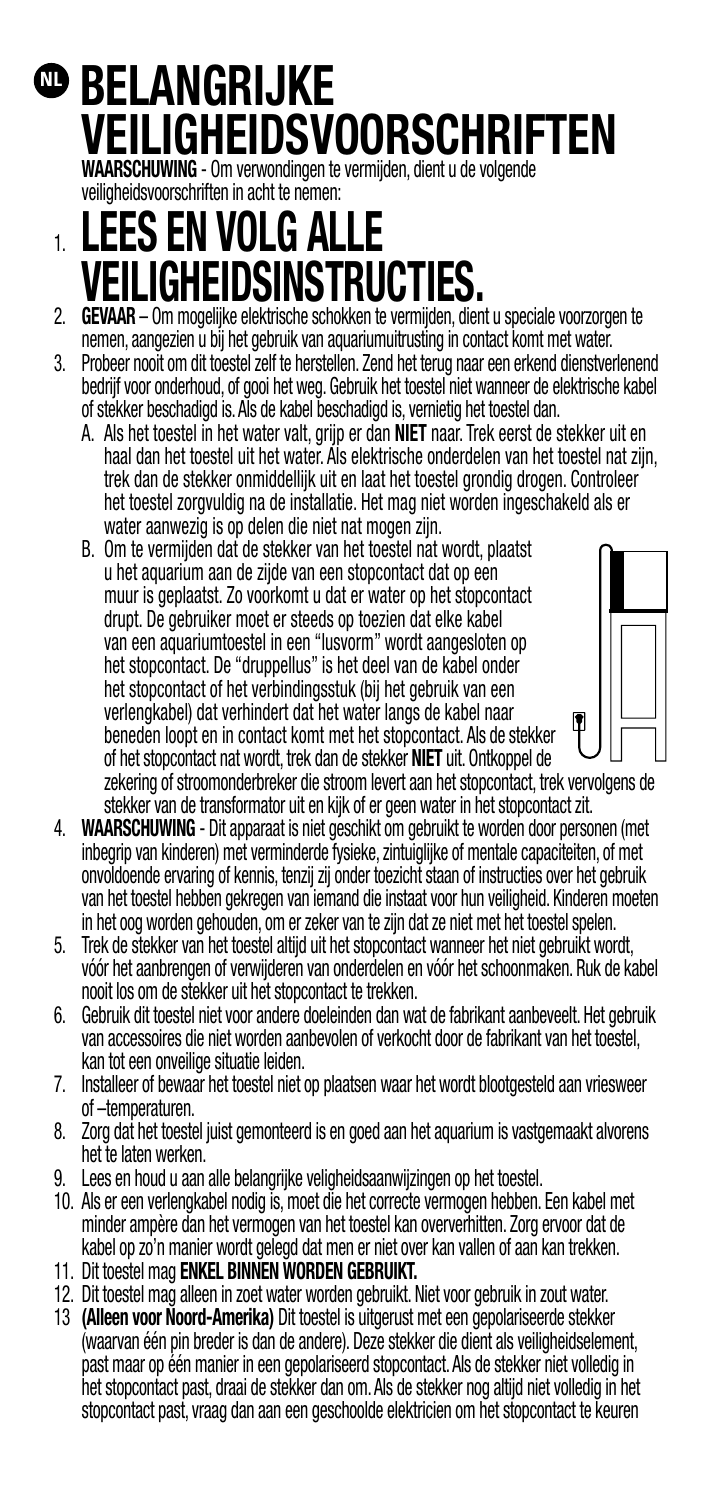en de nodige wijzigingen te doen. Nooit gebruiken met een verlengkabel, tenzij de stekker er volledig kan worden ingestoken. Probeer niet om deze veiligheid kapot te maken.

## **BEWAAR DEZE INSTRUCTIES Onderdelenlijst**



- **1.** Glazen aquarium
- **2.** Antislipkussen
- **3.** Gevormd deksel
- **4.** Led-lichteenheid
- **5.** Circulatiepomp met uitgangsbuis
- **6.** Schuimfilterblok
- **7.** Inzetstuk van actieve kool
- **8.** BIOMAX inzetstuk
- **9.** Veilige laagspanningstransfomator (voor de lichteenheid)
- **10.**Afstandsbediening

## **Uw aquarium installeren**

**1.** Spoel het aquarium, het deksel en filtermedium grondig, met proper water en een vochtige doek. **Gebruik nooit**  zeep op onderdelen die in uw aquarium zijn geplaatst **want zeep is schadelijk voor vissen.**

**OPMERKING:** plaats het aquarium op een effen, stevig oppervlak, uit de buurt van elektrische toestellen, rechtstreeks zonlicht, warmtebronnen of plaatsen waar veel mensen langskomen. Leg eerst het Antislipkussen op het oppervlak en plaats dan het aquarium.



- **2.** Plaats het filtermedium **(A)** en de pomp **(B)**
- **3.** Voeg bij het vullen van het aquarium met water de juiste doses **Fluval Water Conditioner**, een leidingwaterverbeteraar, en **Fluval Biological Enhancer**, een biologisch aquariumsupplement toe (allemaal apart verkocht).

**OPMERKING:** vraag aan uw visverdeler advies over de geschikte soorten en het aangewezen aantal.

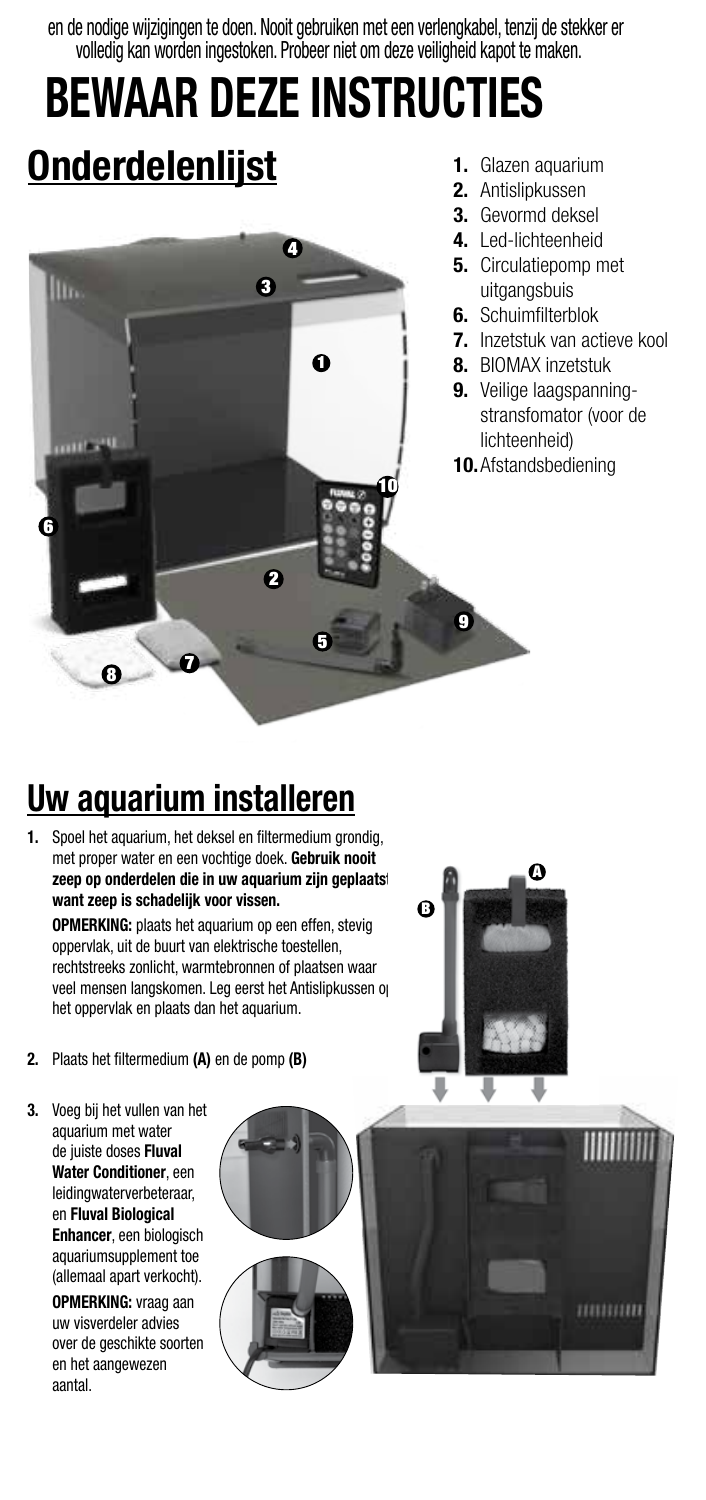## **Afstandsbediening**

- Verwijder het plastic deksel van de draadloze afstandsbediening; verwijder het lichtgekleurde plastic lipje onderaan de afstandsbediening om de batterijverbinding te maken (de afstandsbediening wordt met de batterij geleverd).
- Zorg ervoor dat de ruimte tussen de sensor op het toestel (bovenaan het deksel) en de afstandsbediening ononderbroken is

### Bediening:

• Richt de afstandsbediening zo dat de infraroodsensor ervan de sensor op het deksel activeert.

### Om de batterij te vervangen:

- Het batterijvak bevindt zich op de achterkant van de afstandsbediening. Om het te openen:
- Schuif de ontgrendellip naar rechts, terwijl u het batterijdeurtje voorzichtig naar buiten drukt.
- Steek er een (1) 3V-batterij in
- Sluit het batterijdeurtje door er voorzichtig op te drukken.

### Toetsfuncties van de afstandsbediening

- a) Aan/uit: Druk op deze toetsen om de led aan of uit te schakelen
- b) Helderheid (+ / ): Druk herhaaldelijk op deze toetsen om de gewenste lichthelderheid te verhogen of te verlagen
- c) R/G/B ledkleur: Druk op een van deze toetsen om rood, groen, blauw toe te voegen of te verwijderen en om de kleurinstensiteit in te stellen



- d) Maan/Wolken deksel: Druk op deze toets voor een vervagend wolkendek
- e) Stormeffecten-Druk op om omweer na te bootsen met lichteffecten
- f) Spectrumcyclus alle kleuren: Stelt langzaam cycli in doorheen elk kleurenspectrum

## **Onderhoud van uw aquarium**

**OPMERKING:** Voor het welzijn van de aquariumbewoners is onderhoud van het aquarium onontbeerlijk. Verwijder minimaal een keer per week 20% van het water en vervang het door kraantjeswater met dezelfde temperatuur en behandeld met de correcte dosis Fluval Water Conditioner. (Afzonderlijk Verkocht)

**OPMERKING: Regelmatige verversing van het Fluval filtermedium is noodzakelijk voor optimale prestaties. Het filtermedium zou afwisselend moeten worden vervangen om een doorlopende biologische activiteit te behouden. Om de bacteriële werking te verbeteren, giet een dosis Fluval Biological Enhancer op de filterinzetstukken telkens als u het medium vervangt.** (Afzonderlijk Verkocht)



Reinig voor de beste resultaten het schoepenwiel en de pomp, om de drie (3) tot zes (6) maanden

| <b>FILTER</b>                 | <b>DOEL</b>                                                                            | ONDERHOUD                  | VERVANGING    |
|-------------------------------|----------------------------------------------------------------------------------------|----------------------------|---------------|
| Schuimfilterblok              | Mechanische filtratie:<br>houdt deeltjes en klein puin vast                            | Spoelen om de<br>4-6 weken | 12 maanden    |
| Inzetstuk van<br>actieve kool | Chemische filtratie:<br>Verwijdert toxische onzuiverheden,<br>geuren en verkleuringen. | Nvt                        | 2 tot 4 weken |
| <b>BIOMAX inzetstuk</b>       | Biologische filtratie: zorgt voor een<br>optimaal biologisch evenwicht                 | Spoelen om de<br>6-8 weken | 2-3 maanden   |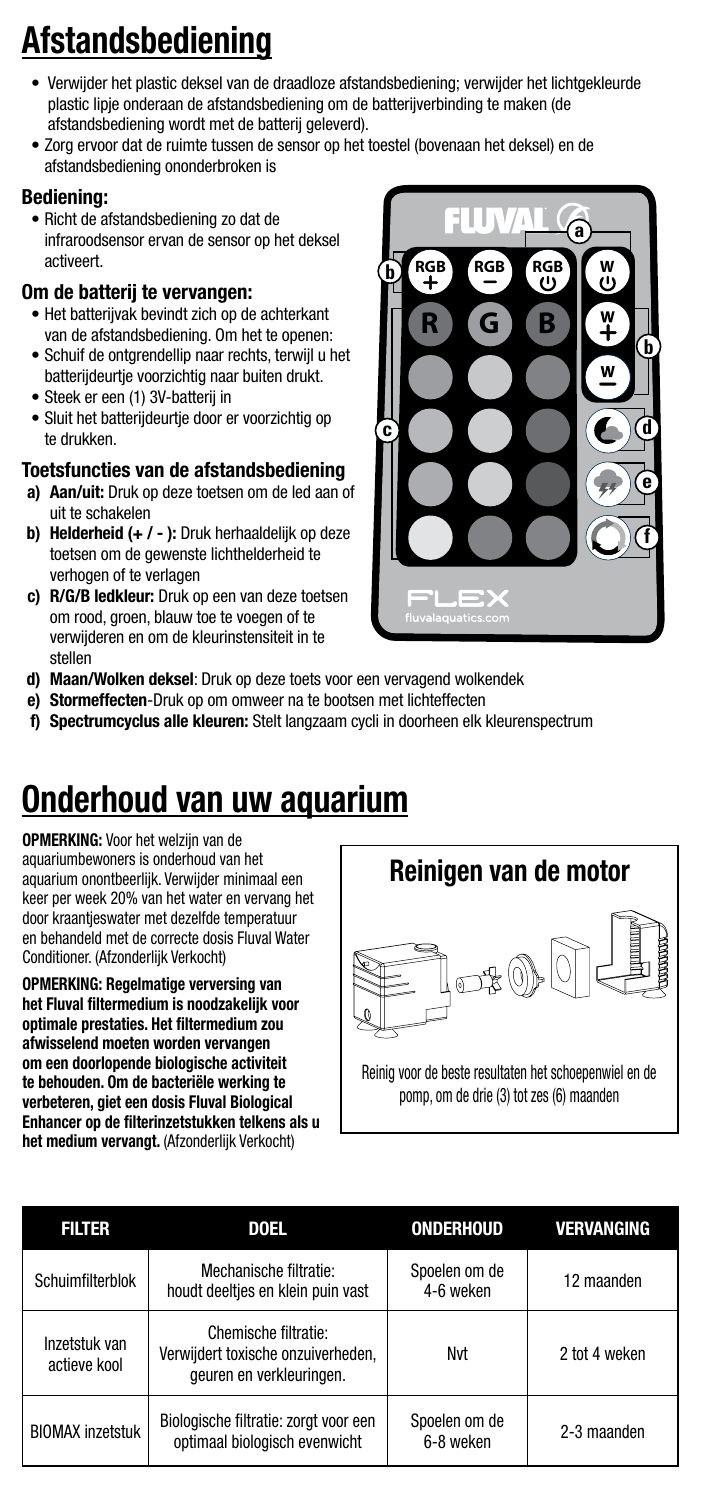|        | <b>VERVANGSTUKKEN</b>           |        |                                          |        |                                  |  |  |
|--------|---------------------------------|--------|------------------------------------------|--------|----------------------------------|--|--|
|        | <b>VOOR FLEX 34 LITER</b>       |        | <b>VOOR FLEX 57 LITER</b>                |        | GEMEENSCHAPPELIJK VOOR 34L & 57L |  |  |
| ART.   | <b>BESCHRIJVING</b>             | ART.   | <b>BESCHRIJVING</b>                      | ART.   | <b>BESCHRIJVING</b>              |  |  |
| A1376  | Schuimfilterblok                | A1375  | Schuimfilterblok                         | A1377  | Koolstof                         |  |  |
| A14762 | Zwarte overkapping              | A14769 | Zwarte overkapping                       | A1378  | BioMax                           |  |  |
| A14763 | Led-lamp                        | A14770 | Led-lamp                                 | A14679 | Uitlaatpijpset                   |  |  |
| A14764 | Voeding voor led-lamp           | A14771 | Voeding voor led-lamp                    |        |                                  |  |  |
| A14765 | Glazen aguarium                 | A14772 | Led-lamp (alleen Duitsland)              |        |                                  |  |  |
| A14766 | Antislipkussen aguarium         | A14773 | Voeding voor led-lamp (alleen Duitsland) |        |                                  |  |  |
| A14673 | WP500 circulatiepomp            | A14774 | Glazen aquarium                          |        |                                  |  |  |
| A14674 | Rotor voor WP500 circulatiepomp | A14775 | Antislipkussen aguarium                  |        |                                  |  |  |
|        |                                 | A14774 | Glazen aguarium                          |        |                                  |  |  |
|        |                                 | A14775 | Antislipkussen aguarium                  |        |                                  |  |  |

### **TECHNISCHE FICHE**

| <b>VOOR FLEX 34 LITER</b> |                |                   | VOOR FLEX 57 LITER |
|---------------------------|----------------|-------------------|--------------------|
| <b>LED-LAMP</b>           |                |                   | <b>LED-LAMP</b>    |
| INGANGSVERMOGEN           | 7.4W           | INGANGSVERMOGEN   | 10,8W              |
| LUX                       | 1900           | LUX               | 2450               |
| <b>KLEURTEMP.</b>         | 7 500 K        | <b>KLEURTEMP.</b> | 7 500 K            |
| LED'S                     | $36 + 3$ RGB   | LED'S             | $48 + 6$ RGB       |
| <b>FILTER</b>             |                |                   | <b>FILTER</b>      |
| POMPOPBRENGST             | 230 L/h        | POMPOPBRENGST     | 500 L/h            |
|                           | (61 US gal./u) |                   | (132 US gal./u)    |

*\*Fluval gebruikt alleen leds van goede kwaliteit met een verwachte levensduur van 50 000 uren. Uitvallen van minder dan 5% van het totale aantal leds in de armatuur wordt niet beschouwd als een fout in het kader van de 2-jaarsgarantie. Zie de waarborgsectie voor meer details.*

### **RECYCLING**

Op dit product staat het symbool van de selectieve afvalsortering van elektrische en elektronische apparaten (WEEE). Dit betekent dat dit product moet worden verwerkt conform de Europese Richtlijn 2012/19/EU om te worden gerecycleerd of ontmanteld met het oog op een minimale impact op het milieu. Vraag aan uw lokale milieudienst naar de richtlijnen voor verwijdering of breng het product naar een officieel erkend inzamelpunt. **Elektronische producten die niet worden opgenomen in het afvalsorteerproces, kunnen gevaarlijk zijn voor het milieu en de gezondheid door de aanwezigheid van schadelijke stoffen.**



### **TWEEJARIGE WAARBORG**

Uw Fluval FLEX aquarium en ledarmatuur is gewaarborgd tegen materiaal- en productiefouten voor een periode van twee jaar vanaf de aankoopdatum. Deze waarborg is alleen geldig met het aankoopbewijs. De waarborg is beperkt tot het herstellen of vervangen van de eenheid en dekt geen onrechtstreeks verlies of schade aan levende of levenloze voorwerpen. Deze waarborg is geldig op voorwaarde dat het aquarium op een horizontaal en geëffend oppervlak wordt geplaatst. Het breken van het aquarium door verkeerd gebruik, schilfers, barsten als gevolg van verkeerde ondersteuning of andere breuken vallen buiten deze waarborg. Deze waarborg is alleen geldig wanneer de eenheid werkt in de normale omstandigheden waarvoor ze bedoeld is. Schade als gevolg van ondoordacht gebruik, onachtzaamheid, verkeerde installatie, schokken, verkeerd of commercieel gebruik valt buiten de waarborg. Het uitvallen van minder dan 5% van het totale aantal LED's wordt niet beschouwd als een defect volgens de voorwaarden van deze waarborg. De waarborg dekt niet de aandrijver of eender welk element dat onvoldoende of niet correct onderhouden werd. **Deze waarborg heeft geen effect op uw statutaire rechten.**

Voor online registratie van uw waarborg of voor informatie over dit of andere producten, kunt u terecht op **www.hagen.com**. Indien u in de toekomst reden heeft om deze waarborg in te roepen, dient u het aankoopbewijs voor te leggen en de datum van aankoop mee te delen. Wij raden dan ook aan dat u daarvoor uw ontvangstbewijs bijhoudt. Rolf C. Hagen Inc. wenst u vele uren plezier met uw Fluval FLEX aquarium.

### **OM GEBRUIK TE MAKEN VAN DE WAARBORG- EN HERSTELSERVICE**

Stuur het product (stevig verpakt en aangetekend) terug naar het onderstaande adres, met gedateerd ontvangstbewijs en de reden voor het terugsturen. Indien u vragen of opmerkingen heeft over de werking van dit product, wend u dan eerst tot ons alvorens het product terug te sturen naar uw verkoper. De meeste vragen kunnen onmiddellijk telefonisch worden beantwoord. Wanneer u belt (of schrijft), vermeld dan alle relevante gegevens zoals het modelnummer, de ouderdom van het product, de details van de aquariumconstructie en de aard van het probleem.

Indien u vragen of opmerkingen heeft over de werking van dit product, wend u dan eerst tot uw aquariumspecialist. De meeste vragen kunnen gemakkelijk in de winkel worden beantwoord. In het onwaarschijnlijke geval dat dit niet zo is, stuurt u het product terug naar de handelaar, met uw geldige aankoopbewijs, voor herstelling of vervanging onder de voorwaarden van de tweejarige waarborg.